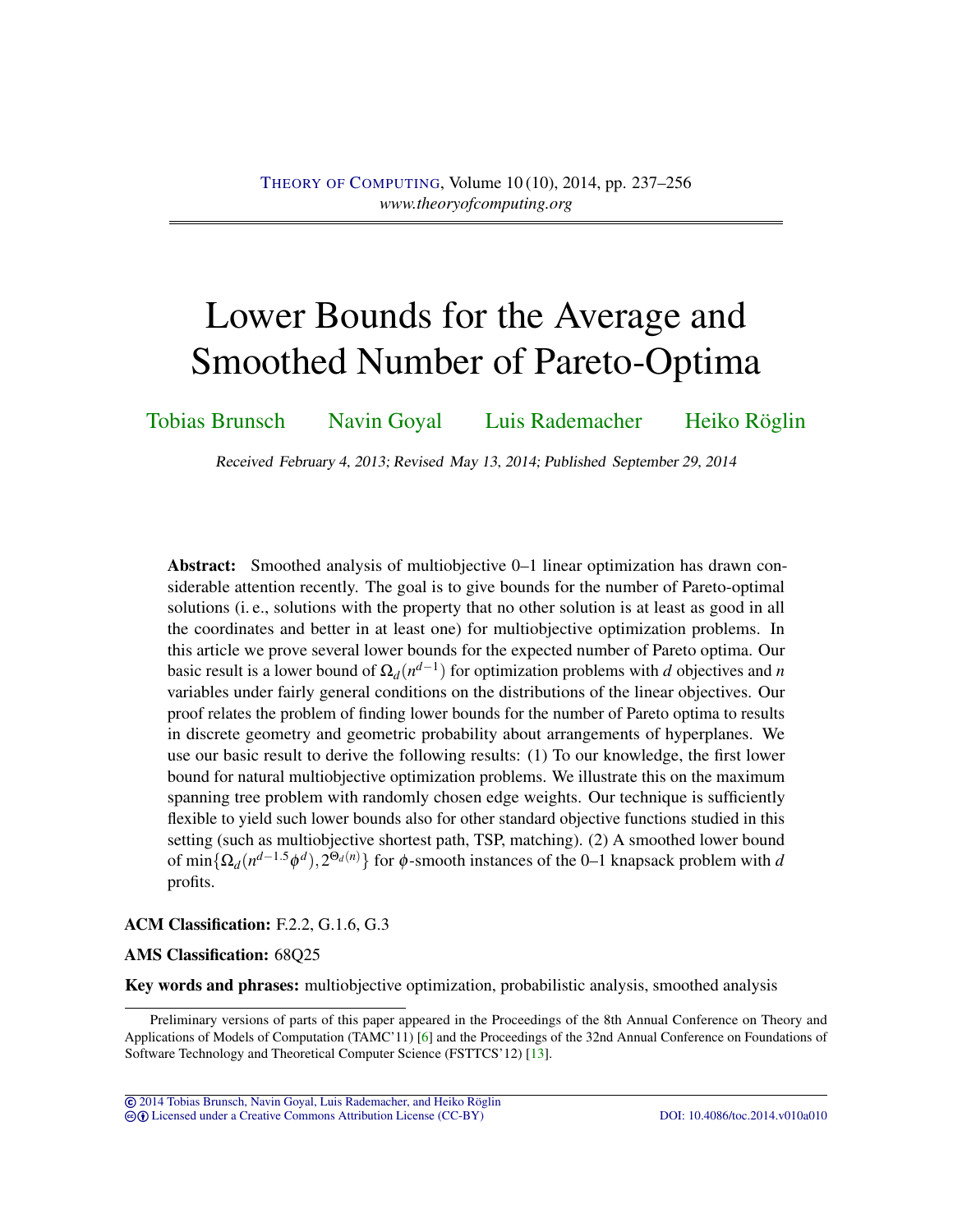# <span id="page-1-1"></span>1 Introduction

Multiobjective optimization involves scenarios where there is more than one objective function to optimize: when planning a train trip we may want to choose connections that minimize fare, total time, number of train changes, etc. The objectives may be in conflict with each other and there may not be a single best solution to the problem. Such multiobjective optimization problems arise in diverse fields ranging from economics to computer science, and have been well-studied. A number of approaches exist in the literature to deal with the trade-offs among the objectives in such situations: goal programming, multiobjective approximation algorithms, Pareto-optimality; see, e.g.,  $[14, 15, 19]$  $[14, 15, 19]$  $[14, 15, 19]$  $[14, 15, 19]$  $[14, 15, 19]$  for references. It is the latter approach using Pareto-optimality that concerns us in this article. A Pareto-optimal solution is a solution with the property that no other solution is at least as good in all the objectives and better in at least one. Clearly, the set of Pareto-optimal solutions (Pareto set in short) contains all desirable solutions as any other solution is strictly worse than a solution in the Pareto set. In the worst case, the Pareto set can be exponentially large as a function of the input size (see, e.g., [\[11,](#page-17-4) [16\]](#page-17-5)). However, in many cases of interest, the Pareto set is typically not too large. If the Pareto set is small and can be generated efficiently, then often some possibly human-assisted post-processing is applied to make a choice among the Pareto-optimal solutions after the Pareto set has been generated. Pareto sets are also used in heuristics for optimization problems (e.g.,  $[17]$ ). To explain why Pareto sets are frequently small in practice, multiobjective optimization has recently been studied from the view-point of smoothed analysis [\[22\]](#page-18-5). We introduce some notation before describing this work.

Notation. For a positive integer *n*, we denote the set  $\{1, 2, ..., n\}$  by  $[n]$ . We will use the partial order  $\leq$  in  $\mathbb{R}^d$  defined by *x*  $\leq$  *y* iff for all *i* ∈ [*d*] we have *x<sub>i</sub>* ≤ *y<sub>i</sub>*. For *a*,*b* ∈  $\mathbb{R}^d$  we say that *b* dominates *a* if  $b_i \ge a_i$  for all  $i \in [d]$ , and for at least one  $i \in [d]$ , we have strict inequality. We denote the relation "*b* dominates *a*" by  $b \succ a$ .

We say that a probability distribution over  $\mathbb{R}^d$  is *symmetric* if for any measurable set *A* we have that the probability of *A* is the same as the probability of −*A*. Recall that a distribution is *absolutely continuous* if it has a density function. We say that a random variable is symmetric (or absolutely continuous) if its distribution is symmetric (or absolutely continuous, respectively).

The multiobjective optimization problems we study have binary variables and linear objective functions. In a general setting, the feasible solution set is an arbitrary set  $S \subseteq \{0,1\}^n$ . The problem has *d* linear objective functions  $v^{(i)}$  :  $\mathcal{S} \to \mathbb{R}$ , given by

$$
v^{(i)}(x) = \sum_{j \in [n]} v_j^{(i)} x_j
$$
, for  $i \in [d]$ ,

and  $(v_1^{(i)}$  $\binom{i}{1}, \ldots, \binom{i}{n} \in \mathbb{R}^n$  (so  $v^{(i)}$  is also interpreted as an *n*-dimensional vector in the natural way). For convenience, we will assume, unless otherwise specified, that we want to maximize all the objectives, and we will refer to the objectives as profits. This entails no loss of generality. Thus the optimization problem considered is the following.

<span id="page-1-0"></span>maximize 
$$
v^{(1)}(x), \ldots
$$
, maximize  $v^{(d)}(x)$ ,  
subject to  $x \in S$ . (1.1)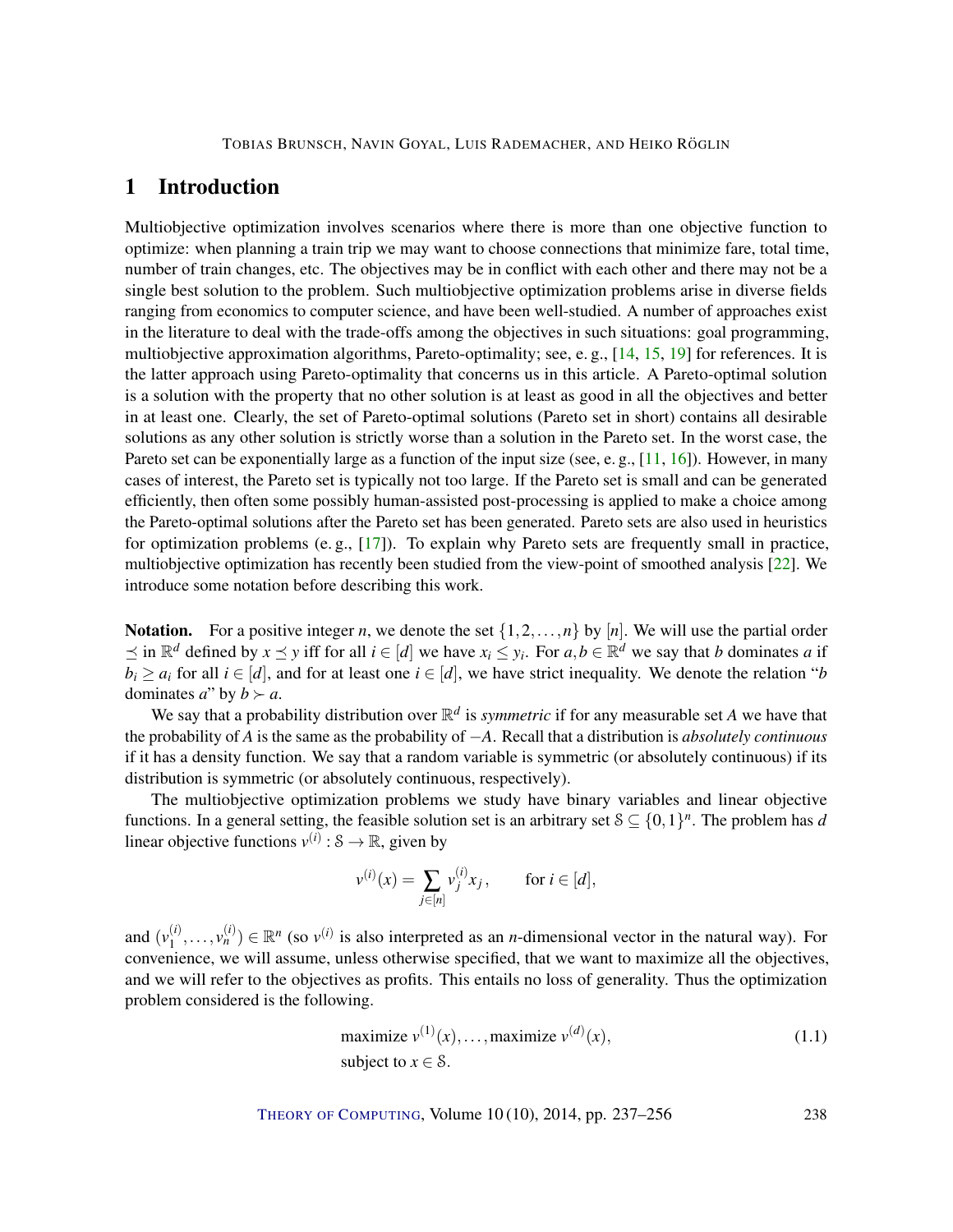<span id="page-2-0"></span>Let *V* be the  $d \times n$  matrix with rows  $v^{(1)}, \ldots, v^{(d)}$ . A solution  $x \in \mathcal{S}$  is said to be Pareto-optimal (or maximal under  $\preceq$ ) if  $Vx \nless Vy$  for all  $y \in S$ . For a set *X* of points in  $\mathbb{R}^n$ , let  $p(X)$  denote the number of Pareto optima in *X*.

Multiobjective knapsack. For the special case of the multiobjective 0–1 knapsack problem we have *d* + 1 linear objective functions. One of the objective functions,  $w : \{0,1\}^n \to \mathbb{R}$ , called weight, is given by

$$
w(x) = \sum_{j \in [n]} w_j x_j.
$$

Weight is to be minimized. The other *d* objective functions  $v^{(i)}$  :  $\{0,1\}^n \to \mathbb{R}$  are profits as before and are given by  $v^{(i)}(x) = \sum_{j \in [n]} v_j^{(i)}$  $y_j^{(i)}$ , Profits are to be maximized. We require that all the entries in *w* and  $v^{(i)}$ come from [0,1].

For the knapsack problem, we need to modify the definition of domination appropriately because while we want to maximize the profit, we want to minimize the weight. It will be clear from the context which notion is being used.

For the knapsack problem, we need to modify the definition of domination appropriately because while we want to maximize the profit, we want to minimize the weight. It will be clear from the context which notion is being used.

**Smoothed analysis.** For our multiobjective optimization problem  $(1.1)$ , in the worst case the size of the Pareto set can be exponential even for  $d = 2$  (the bicriteria case). Smoothed analysis is a framework for the analysis of algorithms introduced by Spielman and Teng [\[22\]](#page-18-5) to explain the fast running time of the Simplex algorithm in practice, despite having exponential running time in the worst case. Since its introduction, smoothed analysis has been applied to a variety of algorithms. Beier and Vöcking [\[3\]](#page-16-0) studied the 0–1 knapsack problem under smoothed analysis. In our context of multiobjective optimization, smoothed analysis would mean that the instance (specified by *V*) is chosen adversarially, but then each entry is independently perturbed according to, say, Gaussian noise with small standard deviation. In fact, Beier and Vöcking [\[3\]](#page-16-0) introduced a more general notion of smoothed analysis. In one version of their model, each entry of the matrix *V* is an independent random variable taking values in [−1,1] with the restriction that each has probability density function bounded from above by  $\phi$ , for a parameter  $\phi \geq 1$ . We refer to distributions supported on [-1,1] with probability density bounded above by  $\phi$  as φ-smooth distributions. This model is more general than Spielman and Teng's because, by choosing the densities appropriately, the adversary can not only determine the mean values of the entries, as in the original model, but also the type of noise. For greater generality, one of the rows of *V* could be chosen fully adversarially (deterministically). As  $\phi$  is increased, the smoothed model becomes more like the worst-case model. With the exception of [Theorem](#page-5-0) [1.4](#page-5-0) below, we do not require adversarial choice of a row in *V*.

Previous work. Beier and Vöcking [\[2\]](#page-16-1) showed that in the above model for the 0–1 knapsack problem with adversarial weights the expected number of Pareto optima is  $O(n^4\phi)$ . The result generalizes to other bicriteria optimization problems. Beier et al. [\[1\]](#page-16-2) make this generalization explicit and improve the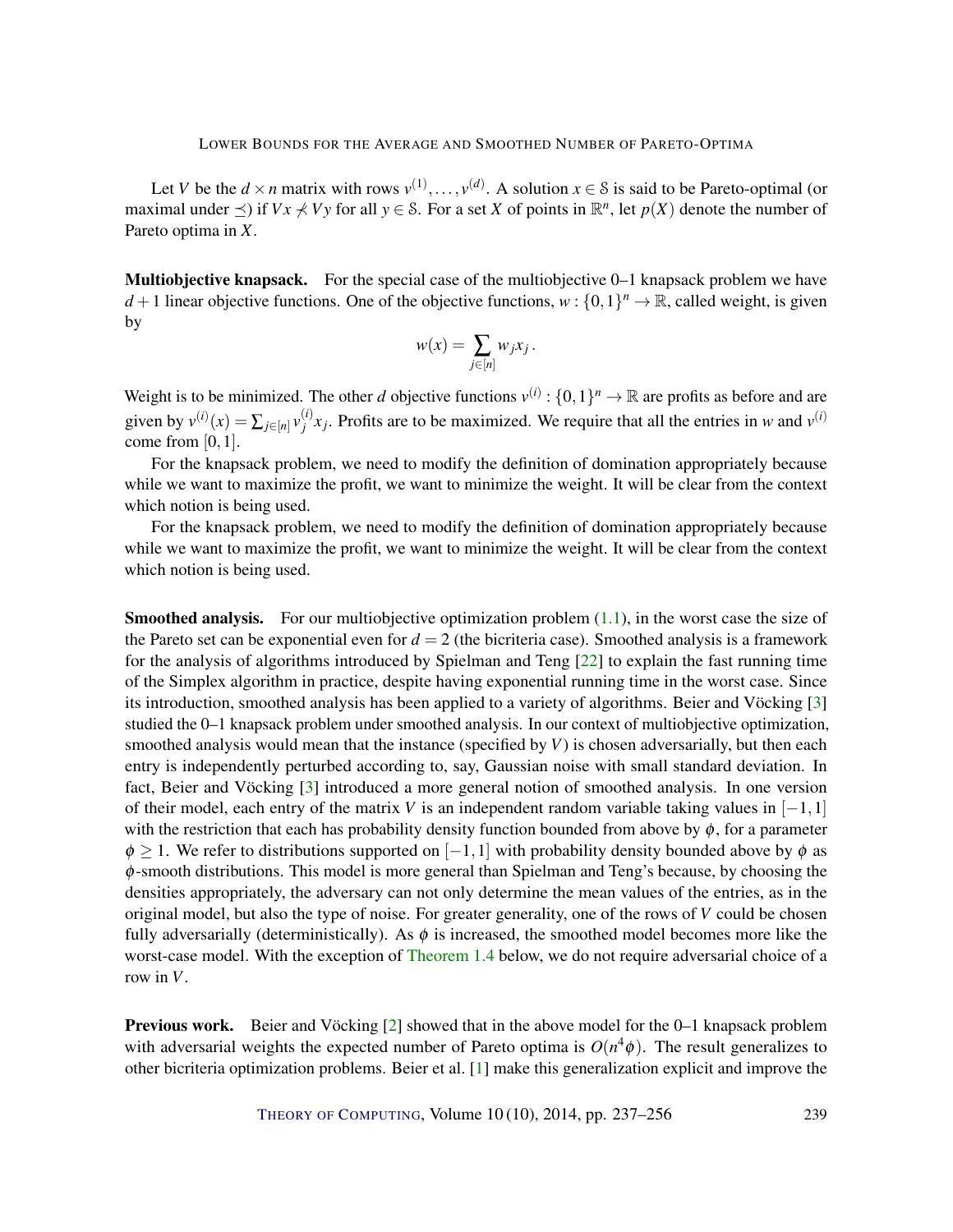<span id="page-3-1"></span>upper bound to  $O(n^2\phi)$ . Röglin and Teng [\[19\]](#page-18-3) studied multiobjective optimization problems in the above framework. They showed that the expected size of the Pareto set with one adversarial and *d* φ-smooth objectives is of the form  $O_d((n\phi)^{2^{d-2}(d+1)!})$ . Note that with the notation  $O_d$ , and, analogously with  $\Omega_d$ and Θ*<sup>d</sup>* we suppress factors that depend only on *d*. Moitra and O'Donnell [\[15\]](#page-17-3) improved this upper bound to  $2n^{2d} \cdot (4\phi d)^{d(d+1)/2}$ . (Again, these results allow one of the objectives to be chosen adversarially.) Very recently, this has been improved to  $O_d(n^{2d}\phi^d)$  for the mildly restricted class of quasiconcave  $\phi$ -smooth instances [\[7\]](#page-17-6). The question of a lower bound for the expected number of Pareto optima was raised in [\[19\]](#page-18-3) and [\[15\]](#page-17-3).

An early average-case lower bound of  $\Omega(n^2)$  was proved in [\[2\]](#page-16-1) for the knapsack problem with a single profit vector. This result, however, required an adversarial choice of exponentially increasing weights.

Ehrgott [\[11\]](#page-17-4) presents examples showing that many problems (including the 0–1 knapsack problem and the maximum spanning tree problem) can have an exponential number of Pareto optima in the worst case even for only two objective functions.

Our results. In this article we prove lower bounds for the expected number of Pareto optima. Our basic result, [Theorem](#page-3-0) [1.1,](#page-3-0) deals with the case when the entries of the matrix *V* are independent, symmetrically distributed, absolutely continuous random variables. Note that we do not require that the distributions be identical: each entry can have a different distribution. This generality will in fact be useful in our lower bound for the maximum spanning tree problem, [Theorem](#page-4-0) [1.2.](#page-4-0) Note that all entries of *V* are random, unlike in the results discussed above where one of the objectives is chosen adversarially. This makes our lower bound stronger.

<span id="page-3-0"></span>**Theorem 1.1** (Basic theorem). Suppose all entries of a  $d \times n$  random matrix V are independent, symmetri*cally distributed, absolutely continuous random variables. Let X denote the random set*  $\{Vr : r \in \{0,1\}^n\}$ . *Then*

$$
\mathbb{E}_V p(X) \ge \frac{1}{2^{d-1}} \sum_{k=0}^{d-1} {n-1 \choose k}.
$$
\n(1.2)

.

This implies the simpler bound

$$
\mathop{\mathbb{E}}_{V} p(X) \ge \left(\frac{n-1}{2(d-1)}\right)^{d-1}
$$

using the well-known bound

$$
\binom{n-1}{d-1} \ge \left(\frac{n-1}{d-1}\right)^{d-1}
$$

We give two proofs of this result. The two proofs have a similar essence, but different form. Both proofs relate the problem at hand to some well-known results in geometry. This connection with geometry is new and may be useful for future research. The first proof lower bounds the expected number of Pareto optima of a point set by the expected number of vertices of its convex hull (up to a constant that depends on *d* but not on *n*) and then invokes known lower bounds for the expected number of vertices of projections of hypercubes, as the random set in [Theorem](#page-3-0) [1.1](#page-3-0) is a linear image of the vertices of the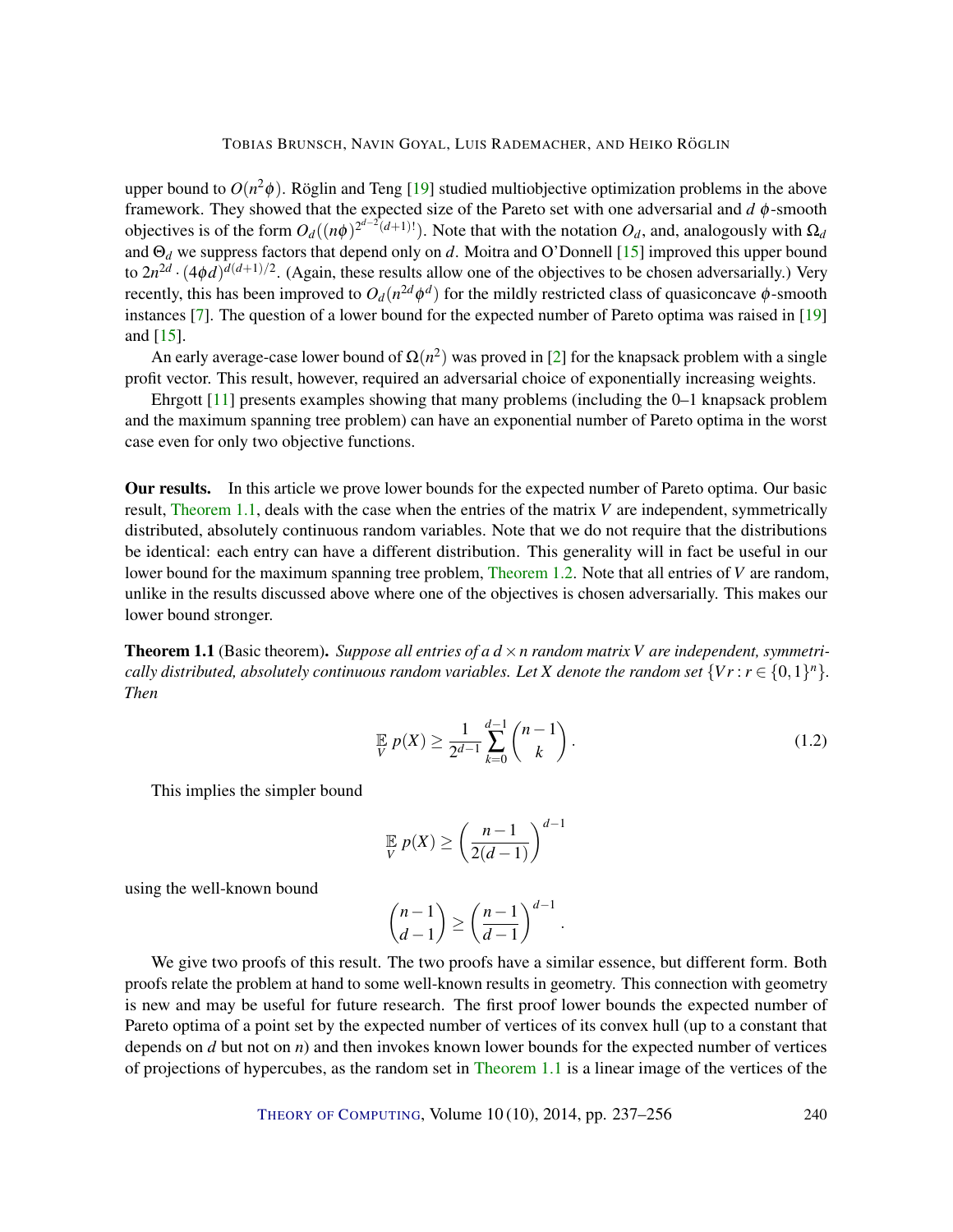<span id="page-4-2"></span>hypercube. The second proof gives a characterization of maximality in terms of 0–1 vectors and then relaxes integrality to get a relaxed dual characterization by means of convex separation, which reduces counting Pareto optima to giving a lower bound on the probability that the convex hull of *n* random points contains the origin. This probability is known exactly by a theorem of Wendel [\(Theorem](#page-6-0) [2.2\)](#page-6-0).

Interestingly, our lower bound is basically the same as the expected number of Pareto optima when  $2^n$  uniformly random points are chosen from  $[-1,1]^d$ , which is shown to be  $\Theta_d(n^{d-1})$  in several papers [\[4,](#page-17-7) [9,](#page-17-8) [8\]](#page-17-9). This raises the possibility of a closer connection between the two models; such a connection could be useful as the model of uniformly random points is understood better.

The basic theorem above corresponds to the case when the set of feasible solutions  $\delta$  is  $\{0,1\}^n$ . But in many interesting cases S is a strict subset of  $\{0,1\}^n$ : for example, in the multiobjective spanning tree problem, *n* is the number of edges in an underlying network, and S is the set of incidence vectors of spanning trees in the network; similarly, for the multiobjective shortest path problem, S is the set of incidence vectors of *s*–*t* paths. We can use our basic theorem to prove lower bounds for the size of the Pareto set for such S. Our technique is pliable enough to give interesting lower bounds for many standard objective functions used in multiobjective optimization (in fact, any standard objective that we tried): multiobjective shortest path, TSP, matching, arborescence, etc. We will illustrate the idea with the multiobjective spanning tree problem on the complete graph. In this problem, we have the complete undirected graph  $K_n$  on *n* vertices as the underlying graph. Each edge *e* has a set of profits  $v^{(i)}(e) \in [-1,1]$ for  $i \in [d]$ . The set S of feasible solutions is given by the incidence vectors of spanning trees of  $K_n$ . Notice that the feasible solutions here live in  $\{0,1\}^{n \choose 2}$  and not in  $\{0,1\}^n$ .

<span id="page-4-0"></span>Theorem 1.2. *In the d-objective maximum spanning tree problem on K<sup>n</sup> there exists a choice of* 2*-smooth distributions such that the expected number of Pareto-optimal spanning trees is at least*

$$
\left(\frac{n-3}{2(d-1)}\right)^{d-1}.
$$

The proof of this theorem utilizes the full power of [Theorem](#page-3-0) [1.1,](#page-3-0) namely the ability to choose different symmetric distributions.

In our basic theorem above, [Theorem](#page-3-0) [1.1,](#page-3-0) we required the distributions to be symmetric, and therefore that theorem does not apply to the 0–1 knapsack problem where all profits and weights are non-negative. With a slight loss in the lower bound we also get a lower bound for this case. In the *d*-dimensional 0–1 knapsack problem we have *d* objectives  $v^{(i)}$  for  $i \in [d]$ , called profits, and an additional objective *w*, called weight. Components of  $p^{(i)}$  and *w* are all chosen from [0,1]. We want to maximize the profits and minimize the weight, and so the definitions of domination and Pareto-optimality are accordingly modified.

<span id="page-4-1"></span>Theorem 1.3. *For the multiobjective* 0*–*1 *knapsack problem where all the weight components are* 1 *and profit components are chosen uniformly at random from* [0,1]*, the expected number of Pareto optima is*  $\Omega_d(n^{d-1.5})$ .

[Theorem](#page-3-0) [1.1](#page-3-0) or [Theorem](#page-4-1) [1.3](#page-4-1) (depending on whether one wants a bound for non-negative or unrestricted weights and profits) can be used to give the following lower bound on the expected number of Pareto optima when the profits are  $\phi$ -smooth (actually, uniform in carefully chosen intervals of length at least  $1/\phi$ ):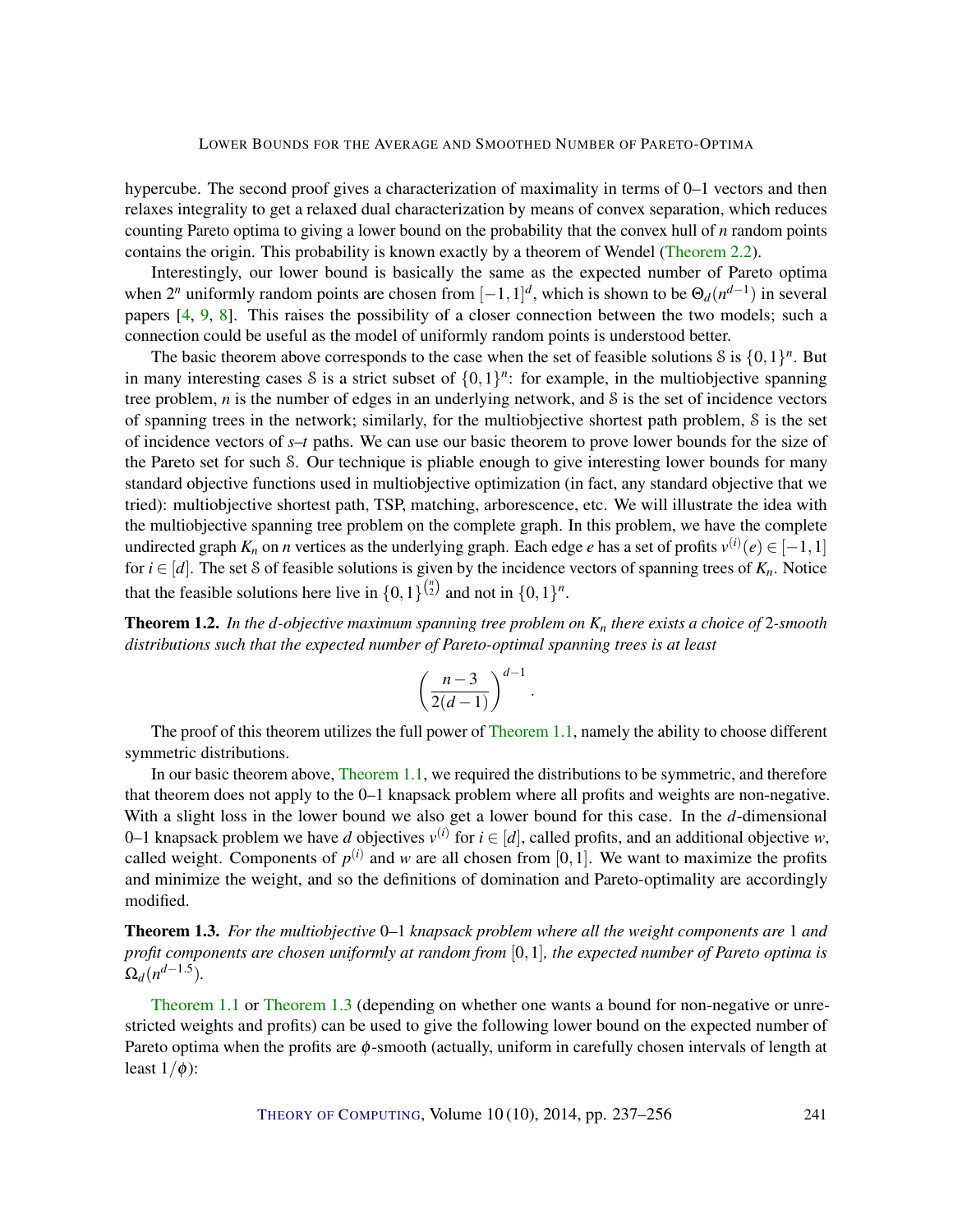<span id="page-5-2"></span><span id="page-5-0"></span>**Theorem 1.4.** *For any fixed*  $d \geq 2$  *and for n*  $\geq 8d$  *and*  $\phi \geq 2d$  *there exist* 

- *1. weights*  $w_1, \ldots, w_n > 0$ *,*
- 2. *intervals*  $[a_{ij}, b_{ij}] \subseteq [0, 1]$ *, i* ∈ [*d*], *j* ∈ [*n*] *of length at least*  $1/\phi$  *and with*  $a_{ij} \ge 0$ *, and*
- *3. a set*  $\mathcal{S} \subseteq \{0,1\}^n$

such that if profits  $v_i^{(i)}$  $j$ <sup>*i*</sup>) are chosen independently and uniformly at random in  $[a_{ij}, b_{ij}]$ , then the expected *number of Pareto-optimal solutions of the d-dimensional knapsack problem with solution set* S *is at least*

$$
\min\bigl\{\Omega_d(n^{d-1.5}\phi^d),2^{\Theta_d(n)}\bigr\}\,.
$$

This lower bound should be contrasted with the aforementioned upper bounds  $2 \cdot (4\phi d)^{d(d+1)/2}$ .  $n^{2d}$  [\[15\]](#page-17-3) and  $O_d(n^{2d}\phi^d)$  [\[7\]](#page-17-6). This latter bound is for the mildly restricted but natural class of  $\phi$ -smooth instances with quasiconcave densities, where a density *f* is said to be quasiconcave if there exists a value  $x \in \mathbb{R}$  such that it is non-decreasing below *x* and non-increasing above *x*. The densities in our lower bound instances are quasiconcave. For general multiobjective optimization (basically without the restriction of entries being non-negative) the exponent of *n* becomes exactly *d* −1 in [Theorem](#page-5-0) [1.4.](#page-5-0)

[Theorem](#page-5-0) [1.4](#page-5-0) requires S to be chosen adversarially. To our knowledge, no non-trivial lower bounds were known before our work for natural choices of S. This is addressed by our [Theorem](#page-3-0) [1.1](#page-3-0) ( $\delta = \{0,1\}^n$ ) and [Theorem](#page-4-0) [1.2](#page-4-0) (S is the set of spanning trees of the complete graph) above; these theorems are for a small constant value of  $\phi$ , and therefore do not clarify what the dependence on  $\phi$  should be.

#### 2 The basic theorem

In this section we prove [Theorem](#page-3-0) [1.1.](#page-3-0) We will include two proofs that, while in essence the same, emphasize the geometric and algebraic views, respectively. Also the second proof is more self-contained. It is perhaps worth mentioning that we first discovered the second proof, and in the course of writing the present article we found the ideas and known results that can be combined to get a more geometric proof.

#### 2.1 First proof

We will use the following result that relates the number of Pareto optima of a point set with the number of vertices of its convex hull:

<span id="page-5-1"></span>**Theorem 2.1** ([\[4\]](#page-17-7), [\[18,](#page-18-6) Theorem 4.7]). Let P be a finite subset of  $\mathbb{R}^d$  and for  $\sigma \in \{-1, +1\}^d$  let

$$
P_{\sigma} = \left\{ (\sigma_1 x_1, \ldots, \sigma_d x_d) : (x_1, \ldots, x_d) \in P \right\}.
$$

*For every vertex*  $(x_1,...,x_d)$  *of the convex hull of P there exists*  $\sigma \in \{-1,+1\}^d$  *such that*  $(\sigma_1x_1,...,\sigma_dx_d)$ *is maximal under*  $\preceq$  *with respect to the set*  $P_{\sigma}$ *.*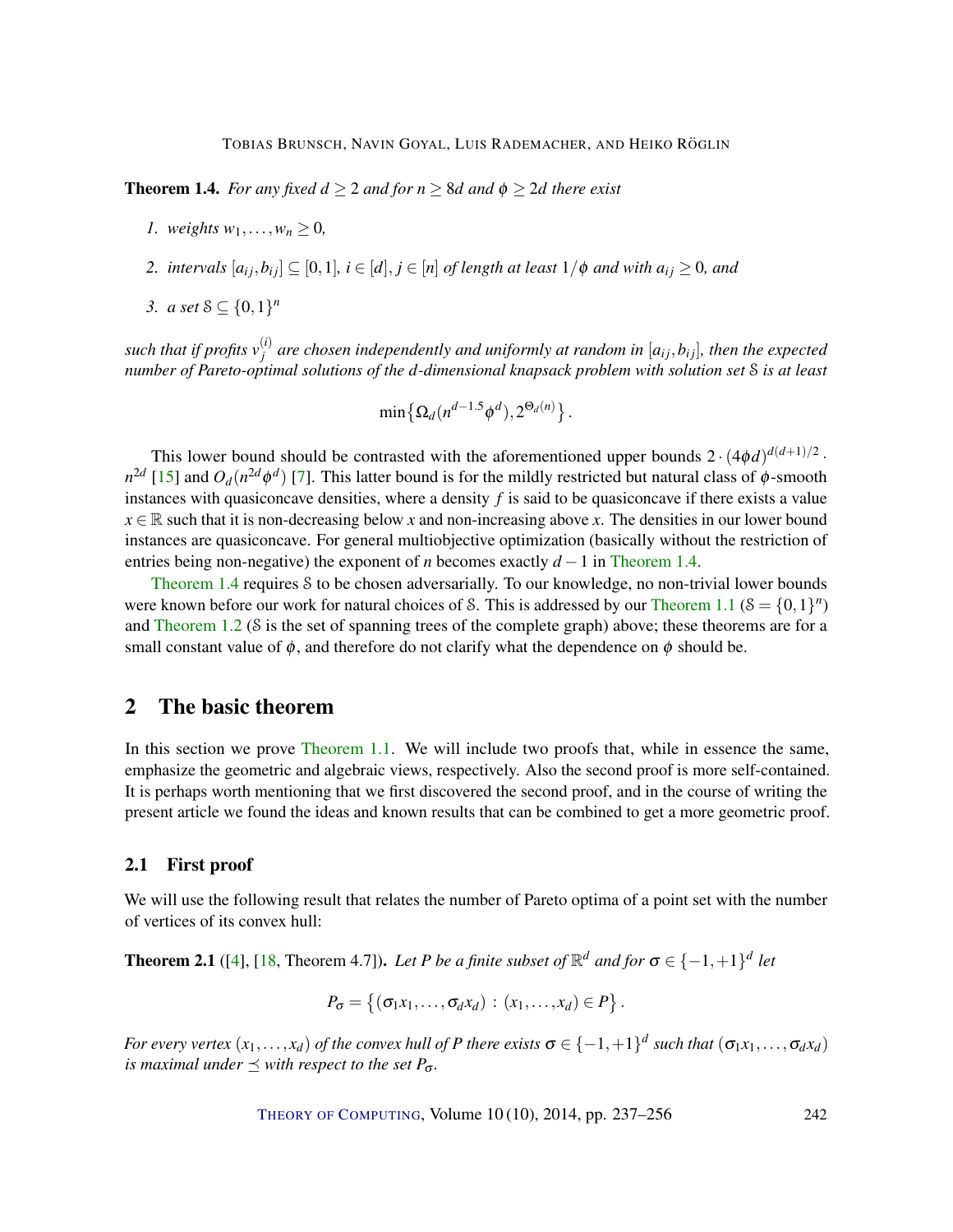<span id="page-6-2"></span>*First proof of [Theorem](#page-3-0) [1.1.](#page-3-0)* The convex hull of *X* is a random polytope. By [Theorem](#page-5-1) [2.1,](#page-5-1) every vertex is maximal under our partial order  $\preceq$  for at least one of the  $2^d$  reflections involving coordinate hyperplanes. This means that

<span id="page-6-1"></span>|vertices of 
$$
\text{conv } X \leq \sum_{\sigma \in \{-1,1\}^d} p(X \text{ with coordinates of points flipped by signs in } \sigma),
$$
 (2.1)

where conv $\bar{X}$  denotes the convex hull of  $\bar{X}$ . Our symmetry assumption followed by  $(2.1)$  implies

$$
\mathbb{E}(p(X)) = \frac{1}{2^d} \cdot \sum_{\sigma \in \{-1,1\}^d} \mathbb{E}_{V} p(X \text{ with coordinates of points flipped by signs in } \sigma)
$$
  
\n
$$
\geq \frac{1}{2^d} \cdot \mathbb{E}_{V} |\text{vertices of } \text{conv } X|.
$$

This idea is from [\[4\]](#page-17-7). It is used there in the opposite direction, that is, to get upper bounds for the expected number of vertices from upper bounds for the expected number of maximal points.

In order to count the vertices of the convex hull of *X*, we observe that the convex hull of *X* has a special structure: it is the image of an *n*-dimensional hypercube via a linear map. Such an image is called a *zonotope*. It is clear that a set in  $\mathbb{R}^d$  is a zonotope iff it is the Minkowski sum of a finite number of segments. It is known [\[10,](#page-17-10) Theorem 1.8] that for a matrix *V* with columns in general position (that is, any *d* columns are linearly independent, which happens almost surely (with probability 1) in our case), the number of vertices of conv*X* is equal to the maximum number of vertices of a *d*-dimensional zonotope formed as the Minkowski sum of *n* line segments, and this number is known exactly [\[12,](#page-17-11) 31.1.1]. That is, almost surely,

|vertices of 
$$
\text{conv } X \vert = 2 \sum_{k=0}^{d-1} {n-1 \choose k}
$$
.

The claimed bound follows.

#### 2.2 Second proof

Some more definitions before getting into the proof: set  $\mathbb{R}_+ = \{x \in \mathbb{R} : x \ge 0\}$  and  $\mathbb{R}_- = \{x \in \mathbb{R} : x \le 0\}$ . For  $\sigma \in \{-1,1\}^d$ , the orthant associated with  $\sigma$  is  $\{(\sigma_1x_1,\ldots,\sigma_dx_d) : (x_1,\ldots,x_d) \in \mathbb{R}^d_+\}$ . In particular, if  $\sigma$  is the all 1's vector then we call its associated orthant the positive orthant, and if  $\sigma$  is the all −1's vector then we call its orthant the negative orthant. For a finite set of points  $P = \{p_1, \ldots, p_k\} \subseteq \mathbb{R}^d$ , the conic hull is denoted cone $(P) = \{\sum_{i=1}^{k} \alpha_i p_i : \alpha_i \ge 0\}$  (note that the conic hull is always convex).

We will use the following result by Wendel.

<span id="page-6-0"></span>**Theorem 2.2** ([\[23\]](#page-18-7), [\[21,](#page-18-8) Theorem 8.2.1]). *If*  $X_1, \ldots, X_n$  *are independent random points in*  $\mathbb{R}^d$  *whose distributions are symmetric (but not necessarily identical) and such that with probability 1 all subsets of size d are linearly independent, then*

$$
Pr[0 \notin conv\{X_1, \ldots, X_n\}] = \frac{1}{2^{n-1}} \sum_{k=0}^{d-1} {n-1 \choose k}.
$$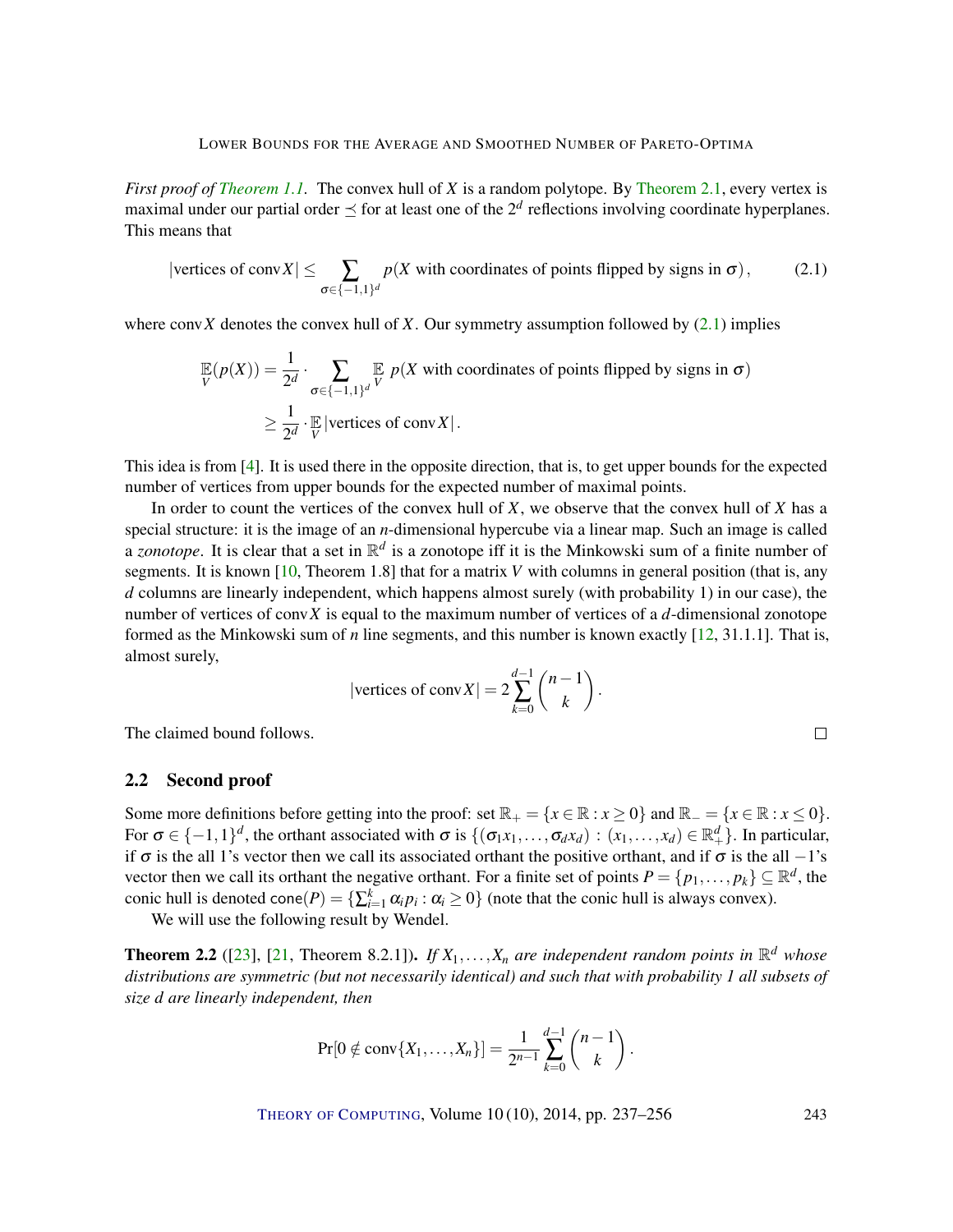The linear independence condition holds in particular under the simpler assumption that no hyperplane through the origin is assigned positive probability by any of the *n* distributions. For example, it holds when the points are drawn i. i. d. at random from the unit sphere.

*Second proof of [Theorem](#page-3-0) [1.1.](#page-3-0)* By linearity of expectation we have  $\mathbb{E} p(X) = \sum_{r} Pr[V r \text{ maximal}]$ . Notice that Pr[*V r* maximal] does not depend on *r* because all entries of *V* are symmetrically distributed, so we can write  $E p(X) = 2^n Pr[V1 \text{ maximal}],$  where 1 denotes the all 1's vector.

For the rest of the proof we will focus on finding a lower bound for this last probability. To understand this probability we first rewrite the event [*V*1 maximal] in terms of a different event via easy intermediate steps:

$$
[V1 \text{ maximal}] = [Vr \nsim V1, \ \forall r \in \{0,1\}^n] = [0 \nsim V(1-r), \ \forall r \in \{0,1\}^n] = [0 \nsim Vr, \ \forall r \in \{0,1\}^n].
$$

Now we have

$$
Pr[0 \nless Vr, \forall r \in \{0,1\}^n] \geq Pr[0 \nless Vr, \forall r \in [0,1]^n].
$$

Event  $[0 \nless Vr, \forall r \in [0,1]^n]$  is the same as the event  $[cone(v_1,\ldots,v_n) \cap \mathbb{R}^d_+ = \{0\}]$ . That is to say, the cone generated by the non-negative linear combinations of  $v_1, \ldots, v_n$  does not have a point distinct from the origin that lies in the negative orthant.

Then, by the separability property of convex sets, there exists a hyperplane  $H = \{x \in \mathbb{R}^d : \langle u, x \rangle = 0\}$ 0} separating cone $(v_1,..., v_n)$  and  $\mathbb{R}^d_-$ . More precisely, there exists a vector  $u \in \mathbb{R}^d_+ \setminus \{0\}$  such that  $cone(v_1, \ldots, v_n) \cdot u \geq 0$  and this implies

$$
\Pr[\mathsf{cone}(v_1,\ldots,v_n)\cap\mathbb{R}^d_-=\{0\}]=\Pr[\exists u\in\mathbb{R}^d_+\setminus\{0\}:\mathsf{cone}(v_1,\ldots,v_n)\cdot u\geq 0].
$$

Now

 $Pr[cone(v_1, \ldots, v_n)]$  contained in some halfspace]

 $\leq \sum_{\sigma \in \{-1,1\}^d} \Pr[\text{cone}(v_1,\ldots,v_n)]$  contained in some halfspace with inner normal in orthant  $\sigma]$  $= 2^d \Pr[\exists u\in \mathbb{R}^d_+\setminus\{0\}:\mathsf{cone}(v_1,\ldots,v_n)\cdot u\geq 0]\,.$ 

Clearly, we have

 $[cone(v_1,..., v_n)]$  contained in some halfspace] =  $[v_1,..., v_n]$  contained in some halfspace].

[Theorem](#page-6-0) [2.2](#page-6-0) and the fact that the distribution of  $v_i$  is symmetric and assigns measure zero to every hyperplane through 0 imply

$$
Pr[v_1,\ldots,v_n \text{ contained in some halfspace}] = Pr[0 \notin conv\{v_1,\ldots,v_n\}] = \frac{1}{2^{n-1}} \sum_{k=0}^{d-1} {n-1 \choose k}.
$$

We conclude:

$$
\mathbb{E}\;p(X)\geq \frac{1}{2^{d-1}}\sum_{k=0}^{d-1}\binom{n-1}{k}.
$$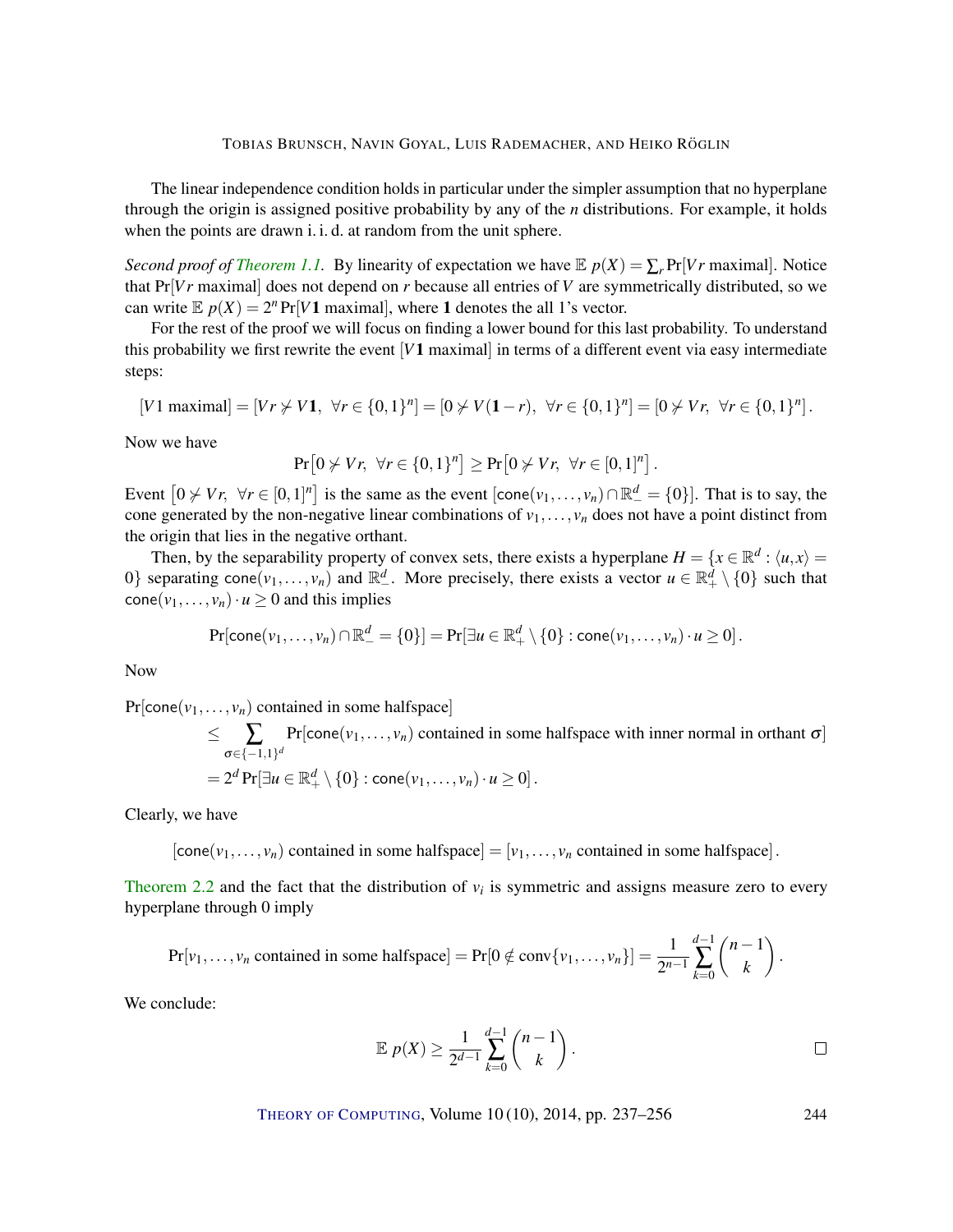The following easy corollaries of [Theorem](#page-3-0) [1.1](#page-3-0) will be useful later.

<span id="page-8-2"></span>**Corollary 2.3.** *[Theorem](#page-3-0) [1.1](#page-3-0) holds also for the feasible set*  $S = \{-1, 1\}^n$ *.* 

*Proof.* For  $x \in \{0,1\}^n$  define  $x' = (2x_1 - 1, 2x_2 - 1, \ldots, 2x_n - 1) = 2x - 1$ , where 1 is the all 1's vector. Thus  $x' \in \{-1,1\}^n$ . Now  $Vx' = 2Vx - V1$  and so  $Vx' \leq Vy'$  if and only if  $Vx \leq Vy$ . Hence *x* is Paretooptimal for the feasible set  $\{0,1\}$  if and only if x' is Pareto-optimal for the feasible set  $\{-1,1\}$ . This immediately implies the corollary.  $\Box$ 

<span id="page-8-0"></span>**Corollary 2.4.** Under the assumptions of *[Theorem](#page-3-0) [1.1](#page-3-0)* and when the set of feasible solutions is  $S \subseteq \{0,1\}^n$ *we have*

$$
\mathbb{E}\,p(X) \ge \frac{|S|}{2^{n+d-1}} \sum_{k=0}^{d-1} \binom{n-1}{k}.\tag{2.2}
$$

*Proof.* For any given  $r \in S$ , the probability that it is Pareto-optimal in the current instance with solution set restricted to S is at least the probability that it is Pareto-optimal in the instance with solution set  $\{0,1\}^n$ . By the symmetry of the distributions this probability is independent of *r* and by [Theorem](#page-3-0) [1.1](#page-3-0) it is at least

$$
\frac{1}{2^{n+d-1}}\sum_{k=0}^{d-1} \binom{n-1}{k}.
$$

Linearity of expectation completes the proof.

### 3 Lower bound for multiobjective maximum spanning trees

In this section we show that our basic result can be used to derive similar lower bounds for S other than those encountered earlier in this article. We illustrate this for the case of the multiobjective maximum spanning tree problem on the complete graph; for this problem, S is the set of incidence vectors of all spanning trees on *n* vertices. The idea of the proof is simple: "embed" the given instance of the basic problem into an instance of the problem at hand. The proof requires the full power of [Theorem](#page-3-0) [1.1,](#page-3-0) namely the distributions of the entries of *V* need not be identical. It is worth noting that the direct use of [Corollary](#page-8-0) [2.4](#page-8-0) does not provide any useful bound for the case of spanning trees because in this case the right hand side of [\(2.2\)](#page-8-1) becomes less than 1. The proof below can easily be modified so that all profits are chosen from intervals of non-negative numbers.

We now prove [Theorem](#page-4-0) [1.2.](#page-4-0)

*Proof of [Theorem](#page-4-0) [1.2.](#page-4-0)* The idea of the proof is to embed an instance of the case  $S = \{0,1\}^{n-2}$  of the basic theorem into the tree instance. We now describe our tree instance. We identify a subgraph *G* of  $K_n$  (the complete graph on *n* vertices): the vertex set of *G* is the same as the vertex set of  $K_n$ , which we denote by  $\{s, t, u_1, u_2, \ldots, u_{n-2}\}$  for convenience. The edge set of *G* consists of the edge  $(s, t)$ , and edges  $(s, u_i)$ ,  $(t, u_i)$ . Thus, *G* consists of  $2n - 3$  edges. Now we choose the distribution of the profits for each edge of *Kn*. For edges outside *G*, the distribution for all profits is identical and it is simply the

THEORY OF C[OMPUTING](http://dx.doi.org/10.4086/toc), Volume 10 (10), 2014, pp. 237–256 245

<span id="page-8-1"></span> $\Box$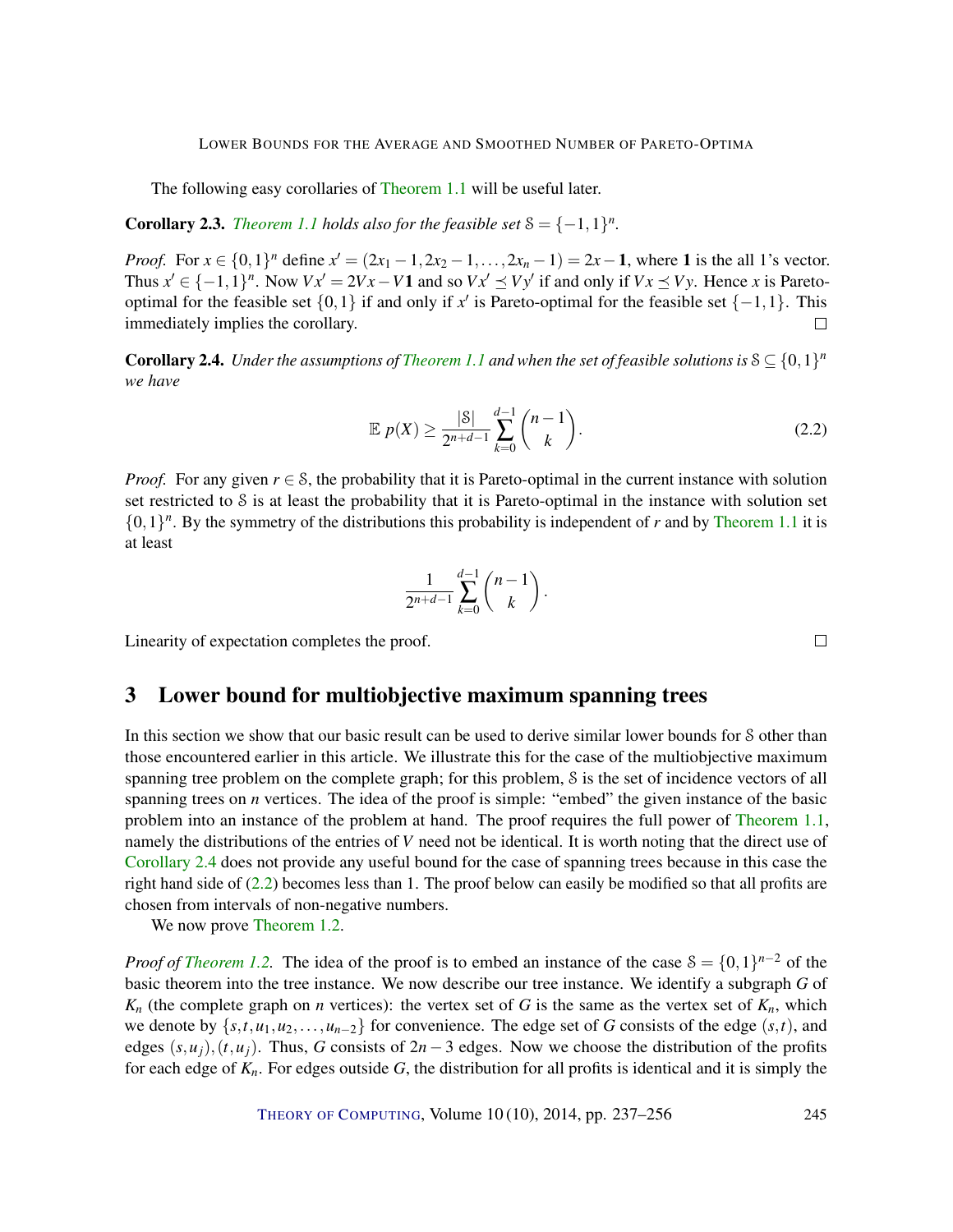uniform distribution on  $[-1, -1/2]$ . For edge  $(s, t)$ , the distribution is uniform over  $[1/2, 1]$ . For all other edges (i. e., the edges  $(s, u_i)$  and  $(t, u_i)$ ), it is uniform over  $[-1/2, 1/2]$ . Note that these densities are not symmetric. This is not a problem because we will see below that we do not need to apply [Theorem](#page-3-0) [1.1](#page-3-0) directly to these densities, but only to symmetric densities that are derived from them. Let T denote the set of spanning trees that include edge  $(s,t)$ , and for every other vertex  $u_j$ , exactly one of  $(s, u_j)$  and  $(t, u_j)$ . Clearly  $|\mathcal{T}| = 2^{n-2}$ . The result of the above choices of distributions is that all the Pareto-optimal spanning trees come from T:

Claim 3.1. *For any choices of profits from the intervals as specified above, if a tree T is Pareto-optimal then*  $T \in \mathcal{T}$ *.* 

*Proof of the claim.* Fix any choice of profits as above. Suppose that a tree T' is Pareto-optimal but  $T' \notin \mathcal{T}$ . Then: either (1)  $T'$  has an edge  $e$  outside  $E(G)$ , or (2) all its edges are from  $E(G)$  but it does not use edge  $(s,t)$ . In case (1), remove the edges from *T*<sup>'</sup> that are not in  $E(G)$  (these have profits at most  $-1/2$ ), and then complete the remaining disconnected graph to a spanning tree using edges from  $E(G)$  (these have profit at least  $1/2$ ). Clearly, the resulting tree is heavier than  $T'$  in each of the *d* profits. In case (2), add edge  $(s,t)$  to  $T'$  (it has profit at least  $1/2$ ), and remove some edge other than  $(s,t)$  from the resulting cycle (this edge has profit at most  $1/2$ ). Again, the resulting tree is heavier than  $T'$  in each of the *d* profits.

In the rest of the proof, *i* will range over [*d*]. The *i*-th profit of a spanning tree  $T \in \mathcal{T}$ , which we will denote by  $v^{(i)}(T)$ , can be written as follows

$$
v^{(i)}(T) = v^{(i)}(s,t) + \sum_{j=1}^{n-2} \left( v^{(i)}(s,u_j)x_j + v^{(i)}(t,u_j)(1-x_j) \right),
$$

where  $x_j = x_j(T) = 1$  if edge  $(s, u_j)$  is in the tree and  $x_j = 0$  otherwise, i. e., if edge  $(t, u_j)$  is in the tree. We have

$$
\left(v^{(i)}(s,u_j)x_j + v^{(i)}(t,u_j)(1-x_j)\right) = \frac{v^{(i)}(s,u_j) + v^{(i)}(t,u_j)}{2} + \left(v^{(i)}(s,u_j) - v^{(i)}(t,u_j)\right)\left(x_j - \frac{1}{2}\right).
$$

Now, to compute the lower bound on the expected size of the Pareto set we reveal the *v*'s in two steps: first we reveal  $(v^{(i)}(s, u_j) + v^{(i)}(t, u_j))$  for all  $u_j$ . Then the conditional distribution of each  $(v^{(i)}(s, u_j) - v^{(i)}(t, u_j))$  is symmetric (but can be different for different *i*). Thus the *i*-th profit of *T* ∈ *T* is

$$
v^{(i)}(T) = \sum_{j \in [n-2]} \left( v^{(i)}(s, u_j) - v^{(i)}(t, u_j) \right) \left( x_j - \frac{1}{2} \right) + A^{(i)},
$$

where

$$
A^{(i)} = v^{(i)}(s,t) + \sum_{j \in [n-2]} \frac{v^{(i)}(s,u_j) + v^{(i)}(t,u_j)}{2}.
$$

Since  $A^{(i)}$  is common to all trees, only the first sum in the profit matters in determining Pareto-optimality. Now we are in the situation dealt with by [Corollary](#page-8-2) [2.3:](#page-8-2) for each fixing of  $(v^{(i)}(s, u_j) + v^{(i)}(t, u_j))$ , we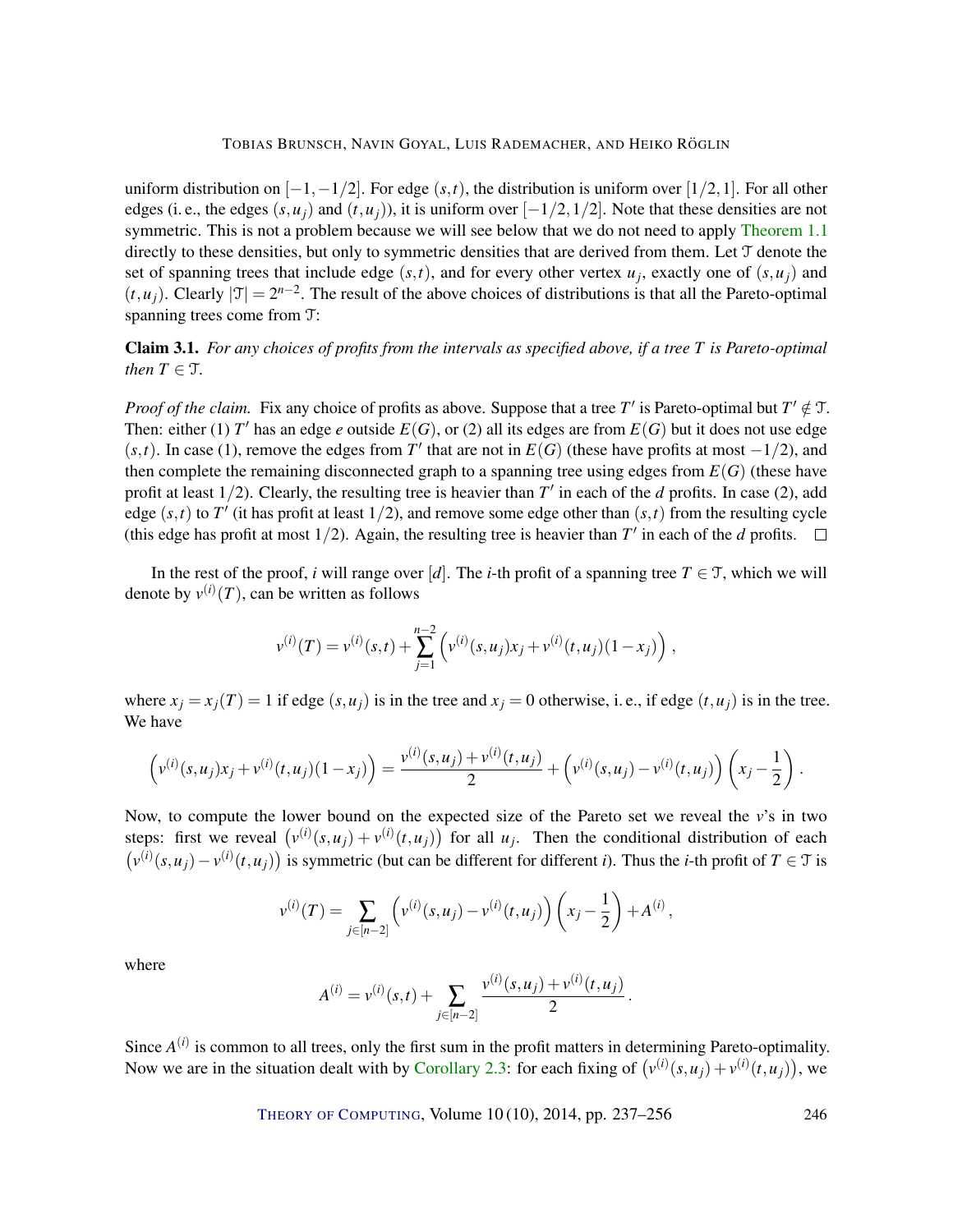get an instance of [Corollary](#page-8-2) [2.3,](#page-8-2) and thus a lower bound of

$$
\left(\frac{n-3}{2(d-1)}\right)^{d-1}.
$$

Since this holds for each fixing of  $(v^{(i)}(s, u_j) + v^{(i)}(t, u_j))$ , we get that the same lower bound holds for the expectation without conditioning.  $\Box$ 

### 4 0-1 Knapsack

We prove [Theorem](#page-4-1) [1.3.](#page-4-1)

*Proof of [Theorem](#page-4-1) [1.3.](#page-4-1)* To show our lower bound we will use the obvious one-to-one map between our basic problem with *d* objectives and the profits of the knapsack problem: let  $v^{(1)}, \ldots, v^{(d)}$  be an instance of our basic problem with all the  $v_i^{(i)}$ *j*<sup>(*i*</sup>) being chosen uniformly at random from  $[-1/2,1/2]$ . Now the profits *p* are obtained from the *v*'s in the natural way:  $p_j^{(i)} = v_j^{(i)} + 1/2$ . In general, the set of Pareto optima for these two problems (the basic problem instance and its corresponding knapsack instance) are not the same. We will focus instead on the better behaved set  $S \subseteq \{0,1\}^n$  of solutions having exactly  $|n/2|$  ones. From [Corollary](#page-8-0) [2.4](#page-8-0) we get that, in the basic problem restricted to S, the expected number of Pareto optima is at least  $\Omega_d(n^{d-1.5})$  using the well-known approximation  $\binom{n}{n}$  $\begin{pmatrix} n \\ \frac{n}{2} \end{pmatrix} = \Theta(2^n/\sqrt{n}).$ 

Now we claim that if  $x \in S$  is Pareto-optimal in the restricted basic problem, then it is also Paretooptimal in the corresponding (unrestricted) knapsack problem. Let  $y \in \{0,1\}^n$  be different from *x*. There are two cases: if *y* has more than  $\frac{n}{2}$  ones, then it cannot dominate *x*, as *y* has a strictly higher weight (recall that all the weights are 1). If *y* has at most  $\vert n/2 \vert$  ones, then enlarge this solution arbitrarily to a solution  $y' \geq y$  with exactly  $|n/2|$  ones. The maximality of *x* implies that y' is worse in some profit, and so is *y*, as the profits are non-negative.  $\Box$ 

## 5 Lower bound for general solution sets

For proving [Theorem](#page-5-0) [1.4](#page-5-0) we consider  $n_0$  objects with weights  $1/(2n_0)$  and profits  $p_j^{(i)}$  $j^{(l)}$  chosen uniformly at random from  $[0,1/\phi]$  for  $\phi \geq 2d$ . Further, let  $S_0 \subseteq \{0,1\}^{n_0}$  be the set of solutions having exactly  $n_0/2$  ones. Since scaling weights and profits does not change the Pareto set, this instance is essentially the same instance as the one constructed in the proof of [Theorem](#page-4-1) [1.3](#page-4-1) and, hence, the expected number of Pareto optima is at least  $\Omega_d(n_0^{d-1.5})$ . Note, that all profits are chosen according to density functions bounded by  $\phi$  and that the total weight *W* of these  $n_0$  objects is  $W = n_0/(2n_0) < 1$ .

Now we use additional objects to clone this initial Pareto set several times to obtain a Pareto set whose size also depends on  $\phi$ . The new objects are divided into  $n_1$  groups each consisting of *d* objects, one for each profit function. The objects of group  $\ell$  all have the same weight  $w_{\ell} = (d+1)^{\ell-1}$  and a low profit in all but their dedicated profit function. Specifically, the *i*-th profit  $q_{\ell i}^{(i)}$  $\ell_j^{(l)}$  of object *j* in group  $\ell$  lies in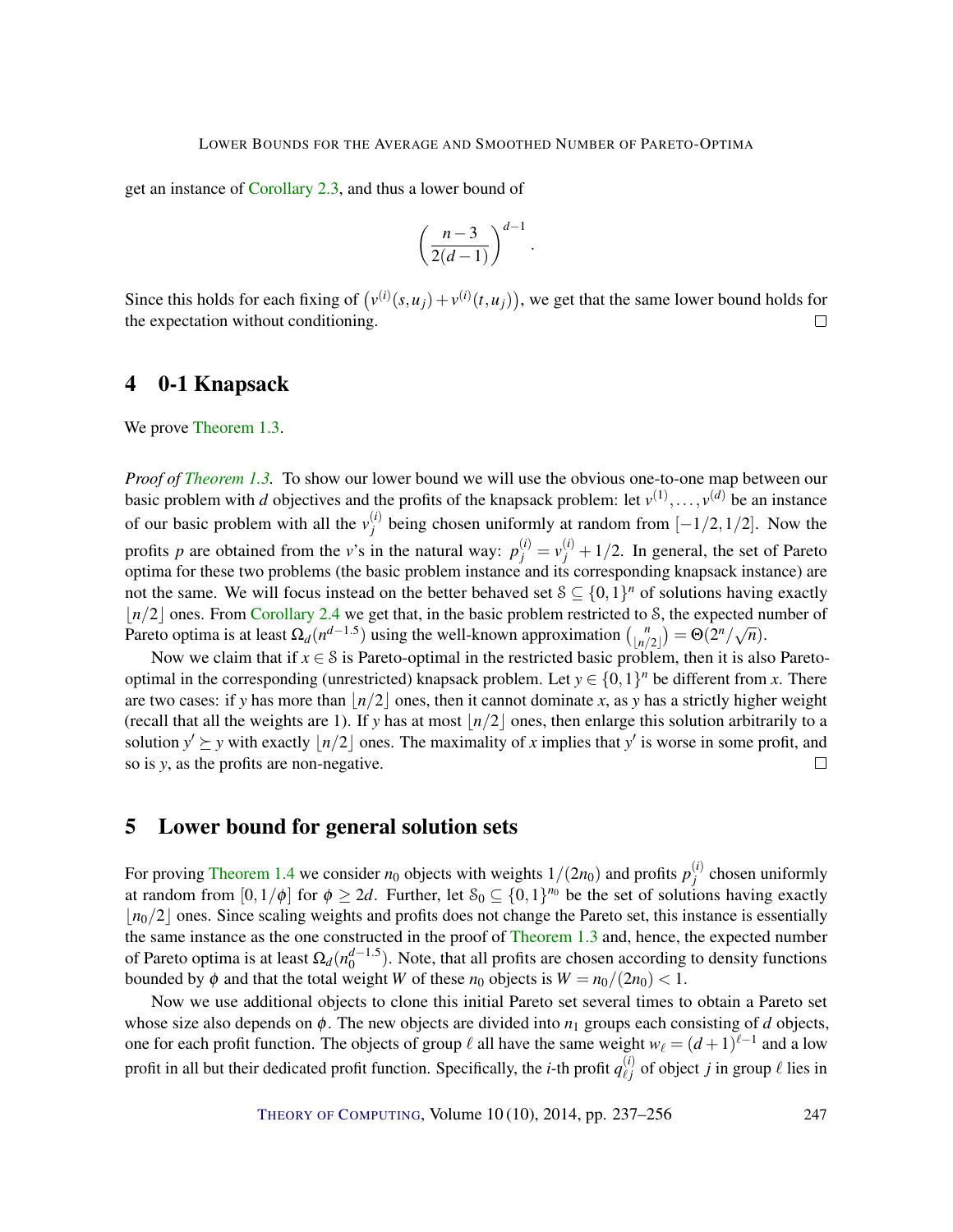the interval  $Q_{\ell}^{(i)}$  $\binom{u}{\ell j}$  of length  $\lceil m_\ell \rceil / \phi$ , where

$$
Q_{\ell j}^{(i)} = \begin{cases} \left[m_{\ell} - \left\lceil m_{\ell} \right\rceil / \phi, m_{\ell} \right] & \text{if } i = j, \\ \left[0, \left\lceil m_{\ell} \right\rceil / \phi \right] & \text{if } i \neq j. \end{cases}
$$

The value  $m_\ell$  is defined by the recurrence

<span id="page-11-0"></span>
$$
m_{\ell} - \frac{m_{\ell} + 1}{\phi} = \frac{n_0}{\phi} + \sum_{k=1}^{\ell-1} \left( m_k + d \cdot \frac{m_k + 1}{\phi} \right) + (d - 1) \cdot \frac{m_{\ell} + 1}{\phi} \tag{5.1}
$$

and can be expressed explicitly (see [Lemma](#page-15-0) [A.1\)](#page-15-0) by

<span id="page-11-2"></span>
$$
m_{\ell} = \left(\frac{2\phi}{\phi - d}\right)^{\ell - 1} \cdot \left(\frac{n_0 + d}{\phi - d} + \frac{d}{\phi + d}\right) - \frac{d}{\phi + d},\tag{5.2}
$$

i. e.,  $m_\ell$  increases exponentially with  $\ell$ . As can be seen from the recurrence [\(5.1\)](#page-11-0),

$$
m_{\ell}\geq d\cdot\frac{m_{\ell}+1}{\phi}\geq \frac{\lceil m_{\ell}\rceil}{\phi}\,,
$$

i. e., the intervals  $Q_{\ell i}^{(i)}$  $\ell_j^{(i)}$  are contained in the interval  $[0, m_\ell]$ . For the moment the profits  $q_{\ell j}^{(i)} \in Q_{\ell j}^{(i)}$  $\ell_j^{(i)}$  are fixed values that might be larger than 1.

For  $\ell \ge 1$  let  $\delta_{\ell} := \delta_{\ell-1} \times \{0,1\}^d = \delta_0 \times \{0,1\}^{\ell \cdot d}$  be the set of solutions for the instance with the  $n_0$ initial objects and the  $\ell \cdot d$  objects of the groups  $1,\ldots,\ell$ , i.e., a solution is valid iff it uses exactly  $\lfloor n_0/2 \rfloor$ of the initial objects. Assume that the Pareto set *p*(S`−1) has already been determined. If we add object *j* of group  $\ell$  to each of these solutions, then we obtain a copy of  $p(S_{\ell-1})$  which is shifted roughly in the direction of the *j*-th unit vector in the weight–profits space. The next lemma shows that each shifted copy that we can obtain by additionally using a subset of the set of objects from group  $\ell$  is part of the Pareto set  $p(S_\ell)$ .

<span id="page-11-1"></span>**Lemma 5.1.** *For*  $\ell \ge 1$ ,  $p(\mathcal{S}_{\ell}) = p(\mathcal{S}_{\ell-1}) \times \{0,1\}^d$ . *In particular*,  $|p(\mathcal{S}_{n_1})| = 2^{n_1 d} \cdot |p(\mathcal{S}_0)|$ .

*Proof.* Consider a Pareto-optimal solution  $(x, y) \in S_{\ell-1} \times \{0, 1\}^d$ . If  $x \notin p(S_{\ell-1})$ , then there is a partial solution  $x' \in p(S_{\ell-1})$  such that  $x' \succ x$ . By construction of  $S_{\ell}$ ,  $(x', y)$  is a valid solution and we obtain  $(x', y) \succ (x, y)$ . This contradicts the assumption that  $(x, y)$  is Pareto-optimal. Hence,  $p(\mathcal{S}_{\ell}) \subseteq p(\mathcal{S}_{\ell-1}) \times$  $\{0,1\}^d$ .

In the remainder we show  $p(\mathcal{S}_{\ell}) \supseteq p(\mathcal{S}_{\ell-1}) \times \{0,1\}^d$ . For a vector  $y \in \{0,1\}^d$  let  $p^y(\mathcal{S}_{\ell}) = p(\mathcal{S}_{\ell-1}) \times$ {*y*}. As  $p^y$ (S<sub>ℓ</sub>) can be interpreted as a shifted copy of the Pareto set  $p(S_{\ell-1})$  in the weight–profits space, vectors in this set do not dominate each other. It remains to show that solutions from different copies do not dominate each other. For this, consider solutions  $(x_1, y_1) \in p^{y_1}(\mathcal{S}_{\ell})$  and  $(x_2, y_2) \in p^{y_2}(\mathcal{S}_{\ell})$  where  $y_1 \neq y_2 \in \{0,1\}^d$ . If  $(x_1, y_1)$  uses more objects from group  $\ell$  than  $(x_2, y_2)$ , then the difference in weight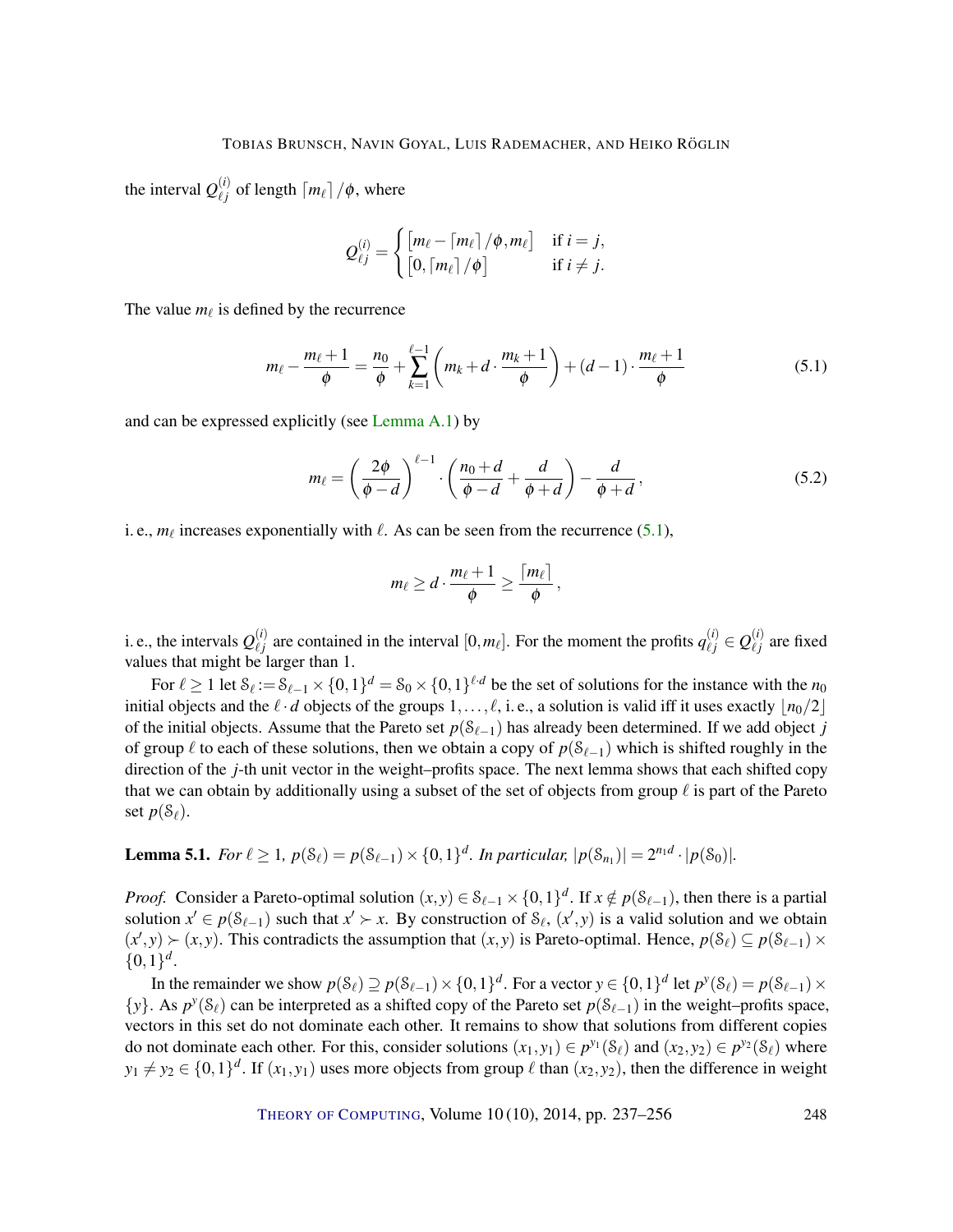between  $(x_1, y_1)$  and  $(x_2, y_2)$  is at least

$$
w_{\ell} - W - \sum_{k=1}^{\ell-1} d \cdot w_k = (d+1)^{\ell-1} - W - \sum_{k=1}^{\ell-1} d \cdot (d+1)^{k-1}
$$
  
=  $(d+1)^{\ell-1} - W - \sum_{k=1}^{\ell-1} (d+1)^k + \sum_{k=1}^{\ell-1} (d+1)^{k-1}$   
=  $1 - W > 0$ .

Hence, solution  $(x_1, y_1)$  is heavier than solution  $(x_2, y_2)$  and thus  $(x_1, y_1) \nsim (x_2, y_2)$ . If  $(x_1, y_1)$  uses at most as many objects as  $(x_2, y_2)$  from group  $\ell$ , then there is an object *j* of group  $\ell$  used by  $(x_2, y_2)$ , but not by  $(x_1, y_1)$ . Let us analyze the *j*-th profit of  $(x_1, y_1)$  and  $(x_2, y_2)$ . As  $(x_2, y_2)$  uses object *j*, its *j*-th profit is at least  $m_\ell - [m_\ell]/\phi > m_\ell - (m_\ell + 1)/\phi$ . Since  $(x_1, y_1)$  can use at most all objects from group  $\ell$  except object *j*, the *j*-th profit of  $(x_1, y_1)$  is bounded from above by

$$
n_0\cdot\frac{1}{\phi}+\sum_{k=1}^{\ell-1}\left(m_k+(d-1)\cdot\frac{\lceil m_k\rceil}{\phi}\right)+(d-1)\cdot\frac{\lceil m_\ell\rceil}{\phi},
$$

which is at most  $m_\ell - (m_\ell + 1)/\phi$  by the recursive definition of  $m_\ell$  (see equation [\(5.1\)](#page-11-0)). Consequently,  $(x_2, y_2)$  has a higher *j*-th profit than  $(x_1, y_1)$  and, thus,  $(x_1, y_1) \nsucc (x_2, y_2)$ . This yields  $p(\mathcal{S}_\ell) \supseteq p(\mathcal{S}_{\ell-1}) \times$  $\{0,1\}^d$ .

The second part of the claim follows from  $|p(\mathcal{S}_{n_1})| = |p(\mathcal{S}_0) \times \{0,1\}^{n_1 d}| = 2^{n_1 d} \cdot |p(\mathcal{S}_0)|$ .  $\Box$ 

As mentioned earlier the profits  $q_{\ell j}^{(i)}$  might be larger than 1. We resolve this problem by splitting the objects into  $k_{\ell} = \lceil m_{\ell} \rceil$  objects with weights  $w_{\ell}/k_{\ell}$  and profits  $q_{\ell i}^{(i)}$  $\frac{\binom{i}{\ell}}{\ell_j}$ / $k_{\ell}$  lying in the interval  $Q_{\ell j}^{(i)}$  $\binom{v}{\ell j}$ / $k_{\ell}$ . By the choice of the intervals  $Q_{\ell}^{(i)}$  $\ell_{\ell}^{(i)}$ , these new intervals have length  $1/\phi$ . Furthermore, each interval  $Q_{\ell}^{(i)}$  $\binom{l}{\ell j}/k_\ell$ is a subset of  $[0,m_\ell] \subseteq [0,k_\ell]$ . Hence, the scaled intervals are subsets of  $[0,1]$ . In addition we use a set  $S \subseteq S_0 \times \prod_{\ell=1}^{n_1} \{0,1\}^{k_{\ell} \cdot d}$  consisting of all solutions that use all  $k_{\ell}$  parts of one object of group  $\ell$  or no single one. This simulates using the whole object *j* or not using it at all. In this way we do not change the size of the Pareto set, but we use more objects. Recall that we do not consider the standard knapsack problem where each object can be used independently of the other objects. In our variant of the knapsack problem we can specify the set S of feasible combinations of objects. Since [Lemma](#page-11-1) [5.1](#page-11-1) holds for all profits  $q_{\ell j}^{(i)} \in \mathcal{Q}_{\ell j}^{(i)}$  $\binom{v}{j}$ , we obtain

<span id="page-12-0"></span>Corollary 5.2. *The size of the Pareto set of the 0-1 knapsack instance constructed above is*

$$
\Omega_d\big(2^{n_1d}n_0^{d-1.5}\big)\,.
$$

The bound in [Corollary](#page-12-0) [5.2](#page-12-0) is still expressed in the numbers  $n_0$  and  $n_1$  and not in the total number N of objects used. This number can be bounded as follows.

<span id="page-12-1"></span>Lemma 5.3. *The number N of objects is bounded by*

$$
N \leq n_0 + d \cdot n_1 + d \cdot \frac{n_0 + 2d}{\phi + d} \cdot \left(\frac{2\phi}{\phi - d}\right)^{n_1}.
$$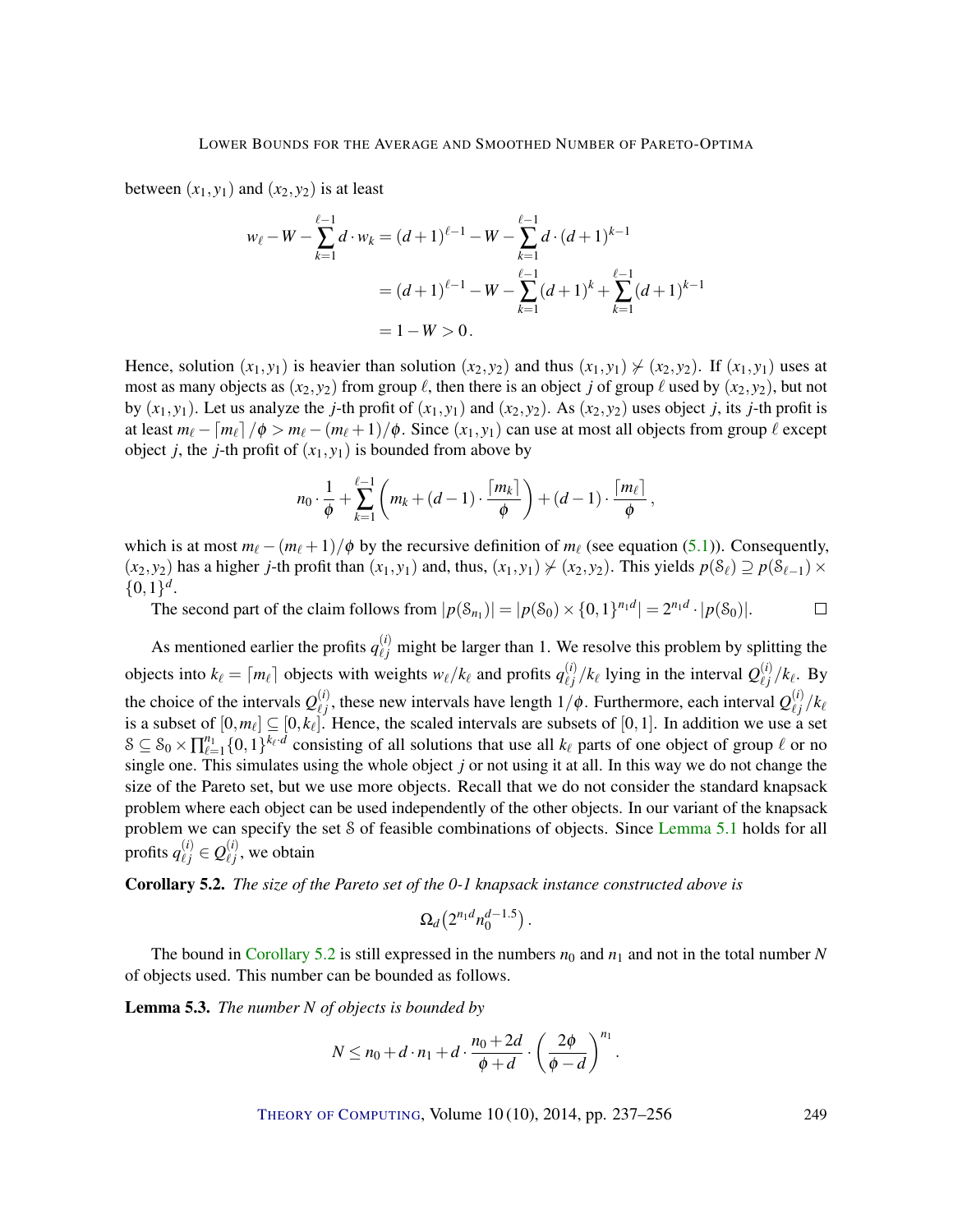*Proof.* Recall that our instance consists of  $n_0$  initial objects and  $n_1$  groups  $\ell = 1, \ldots, n_1$  containing *d* objects each of which we split into  $k_\ell$  smaller objects. Hence, the claim holds true since

$$
N = n_0 + \sum_{\ell=1}^{n_1} d \cdot k_{\ell} \le n_0 + \sum_{\ell=1}^{n_1} d \cdot (m_{\ell} + 1) = n_0 + d \cdot n_1 + d \cdot \sum_{\ell=1}^{n_1} m_{\ell}
$$

and

$$
\sum_{\ell=1}^{n_1} m_{\ell} \le \left(\frac{n_0+d}{\phi-d}+\frac{d}{\phi+d}\right) \cdot \sum_{\ell=1}^{n_1} \left(\frac{2\phi}{\phi-d}\right)^{\ell-1} \le \left(\frac{n_0+d}{\phi-d}+\frac{d}{\phi-d}\right) \cdot \frac{\left(\frac{2\phi}{\phi-d}\right)^{n_1}}{\frac{2\phi}{\phi-d}-1}
$$

$$
=\frac{n_0+2d}{\phi+d} \cdot \left(\frac{2\phi}{\phi-d}\right)^{n_1},
$$

where the first inequality is due to the explicit formula  $(5.2)$  of  $m_\ell$ .

 $\Box$ 

Now we can prove [Theorem](#page-5-0) [1.4.](#page-5-0)

*Proof of [Theorem](#page-5-0) [1.4.](#page-5-0)* Using the instance described above, our goal is to choose the parameters  $n_0$  and  $n_1$  in such a way that the expected number of Pareto-optimal solutions becomes large upon condition that the number of required objects is at most *n*. We only consider sufficiently large values of *n* and  $\phi$ . In particular,  $n \ge 8d$  and  $\phi \ge 2d$ . This is not a restriction as *d* is constant. For the moment let us assume that  $\phi/d \leq 2^{\frac{n}{4d}-1}$ . This is the interesting case leading to the first term in the minimum in [Theorem](#page-5-0) [1.4.](#page-5-0) Let  $n_0 = |\hat{n}_0|$  and  $n_1 = |\hat{n}_1|$ , where

$$
\hat{n}_1 = \log_2\left(\frac{\phi}{d}\right) \in \left[1, \frac{n-4d}{4d}\right],
$$
\n
$$
\hat{n}_0 = \frac{n - 2d \cdot \left(\frac{\phi}{d}\right)^h - d \cdot \hat{n}_1}{1 + \left(\frac{\phi}{d}\right)^h}, \quad \text{and}
$$
\n
$$
h = h(\phi, d) = \log_2\left(\frac{2\phi}{\phi - d}\right) - 1 = \log_2\left(\frac{\phi}{\phi - d}\right)
$$

In [Lemma](#page-16-3) [A.2](#page-16-3) we show that  $(\phi/d)^h$  takes only values in [1,2] provided  $\phi > d$ . This implies

$$
\hat{n}_0 \ge \frac{n - 4d - (n - 4d)/4)}{3} = \frac{n - 4d}{4} \ge d
$$

.

since  $n \geq 8d$  and, thus,  $n_0, n_1 \geq 1$ . By [Lemma](#page-12-1) [5.3](#page-12-1) the number *N* of objects of this instance is bounded by

$$
N \le n_0 + d \cdot n_1 + d \cdot \frac{n_0 + 2d}{\phi + d} \cdot \left(\frac{2\phi}{\phi - d}\right)^{n_1} \le \hat{n}_0 + d \cdot \hat{n}_1 + d \cdot \frac{\hat{n}_0 + 2d}{\phi} \cdot \left(\frac{2\phi}{\phi - d}\right)^{\hat{n}_1}
$$
  
=  $\hat{n}_0 + d \cdot \hat{n}_1 + (\hat{n}_0 + 2d) \cdot \frac{d}{\phi} \cdot \left(\frac{\phi}{d}\right)^{\log_2\left(\frac{2\phi}{\phi - d}\right)} = \hat{n}_0 + d \cdot \hat{n}_1 + (\hat{n}_0 + 2d) \cdot \left(\frac{\phi}{d}\right)^h$   
=  $\hat{n}_0 \cdot \left(1 + \left(\frac{\phi}{d}\right)^h\right) + 2d \cdot \left(\frac{\phi}{d}\right)^h + d \cdot \hat{n}_1 = n$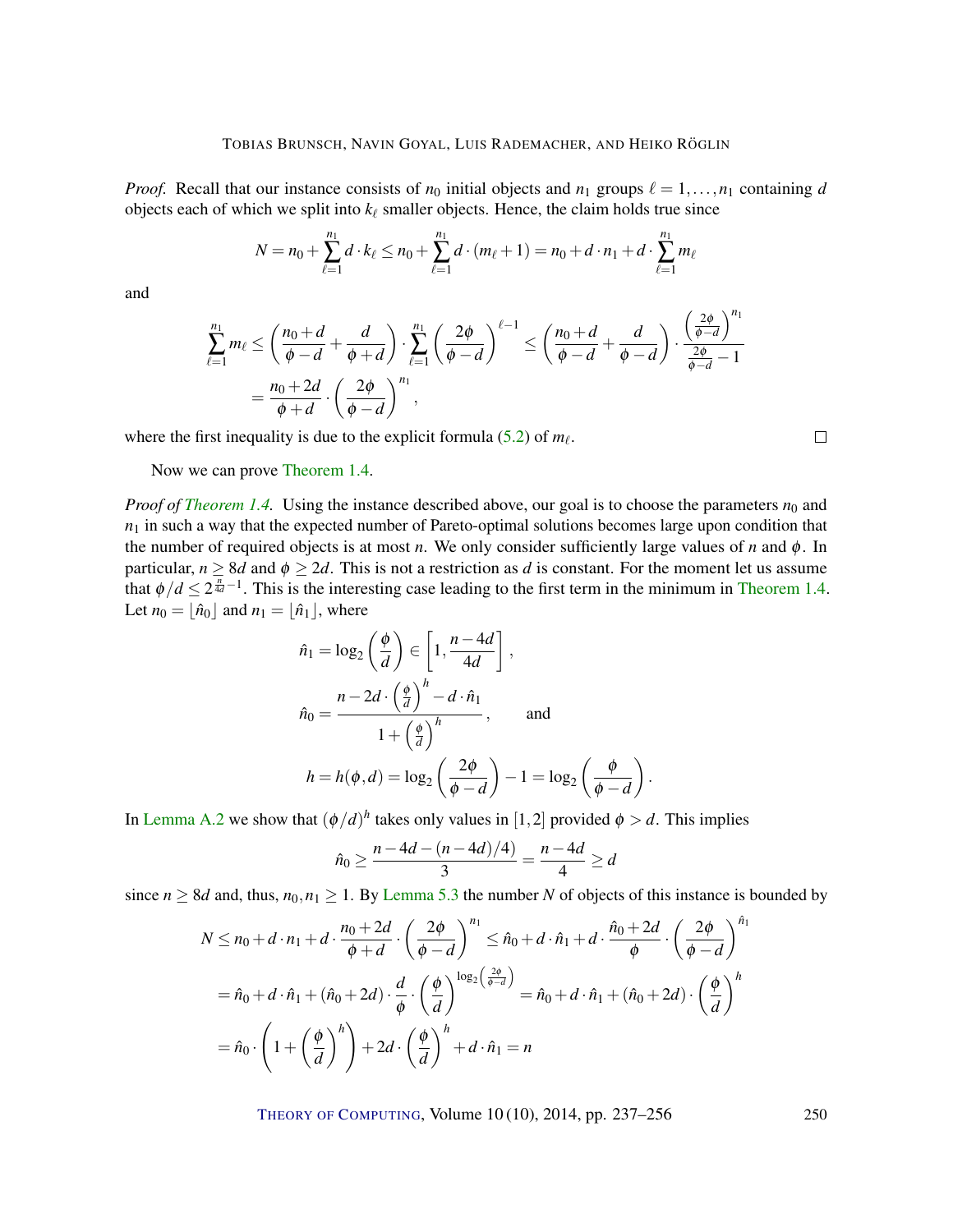<span id="page-14-1"></span>by definition of  $\hat{n}_0$ , that is, the number *N* of objects we actually use is at most *n*, as required. Due to [Corollary](#page-12-0) [5.2](#page-12-0) the expected number of Pareto-optimal solutions of our instance is

$$
\Omega_d\left(2^{n_1d}\cdot n_0^{d-1.5}\right) = \Omega_d\left(2^{\hat{n}_1d}\cdot \hat{n}_0^{d-1.5}\right) = \Omega_d\left(\left(\frac{\phi}{d}\right)^d\cdot \left(\frac{n}{4}-d\right)^{d-1.5}\right) = \Omega_d\left(n^{d-1.5}\phi^d\right)
$$

In the case  $\phi/d > 2^{\frac{n}{4d}-1}$  we construct the same instance as above, but for a maximum density  $\phi' =$  $d \cdot 2^{\frac{n}{4d}-1} \in [2d, \phi)$ . Consequently,  $\hat{n}_1 = n/(4d) - 1$ . As above, the expected size of the Pareto set is  $\Omega_d(n^{d-1.5} \cdot 2^{\frac{n}{4}-d}) = 2^{\Theta_d(n)}.$  $\Box$ 

Note that for  $d = 1$  Beier and Vöcking proved a lower bound of  $\Omega(n^2)$  for the expected number of Pareto-optimal solutions in the smoothed model using profits chosen uniformly at random from [0,1] and exponentially increasing weights [\[2\]](#page-16-1). We can apply the same construction as for general values *d* using  $n_0$  objects of this instance as initial objects and obtain:

<span id="page-14-0"></span>Corollary 5.4. *There is a* φ*-smooth instance for the knapsack problem with one profit function where the expected number of Pareto-optimal solutions is*  $\min\bigl\{\Omega(n^2\phi), 2^{\Theta(n)}\bigr\}.$ 

The bound of [Corollary](#page-14-0) [5.4](#page-14-0) is asymptotically tight due to the upper bound of  $O(n^2\phi)$  proved in [\[1\]](#page-16-2).

## 6 Discussion and conclusion

We proved lower bounds for the average and smoothed number of Pareto optima by introducing geometric arguments to this setting. Our lower bound for *d* random objectives is of the form  $\Omega_d(n^{d-1})$ . The best upper bound we know, even for  $\phi = 1$ , is that of Moitra and O'Donnell [\[15\]](#page-17-3) which is of the form  $O_d(n^{2d-2})$ , ignoring the dependence on  $\phi$ . Thus there is a gap between the upper and lower bounds. As mentioned before, the number of Pareto optima for the case when  $2^n$  points are chosen uniformly at random from  $[-1,1]^d$  is  $\Theta_d(n^{d-1})$ . For the case with one adversarial and *d* quasiconcave  $\phi$ -smooth objectives we proved a lower bound of  $\Omega_d(n^{d-1.5}\phi^d)$ . This bound matches the best known upper bound of  $O_d(n^{2d}\phi^d)$  due to Brunsch and Röglin [\[7\]](#page-17-6) with regard to the dependence on  $\phi$  but there is still a gap when considering the dependence on *n*.

Do lower bounds similar to ours hold for any sufficiently large feasible set S? Our techniques can show this for natural objectives, but require arguments tailored to the specific objective. It is desirable to have a general lower bound technique that works for all sufficiently large S. Also, in smoothed lower bounds, to get a good dependence on  $\phi$  our technique requires a very special choice of S. So, a more general question is whether we can prove lower bounds with strong dependence on  $\phi$  for all sufficiently large S.

We now briefly discuss some difficulties in proving lower bounds for general S. One approach to this end is to show a lower bound on the expected size of the Pareto set that depends only on |S|, *n* and *d*. Our general technique was to first reduce the problem to giving a lower bound on the expected number of vertices in the projection of the convex hull of the points in S to a random subspace of dimension *d*. A special distribution which is instructive to consider here, and also interesting in its own right, is given by the case when we project to a *d*-dimensional space chosen uniformly at random. The expected

THEORY OF C[OMPUTING](http://dx.doi.org/10.4086/toc), Volume 10 (10), 2014, pp. 237–256 251

.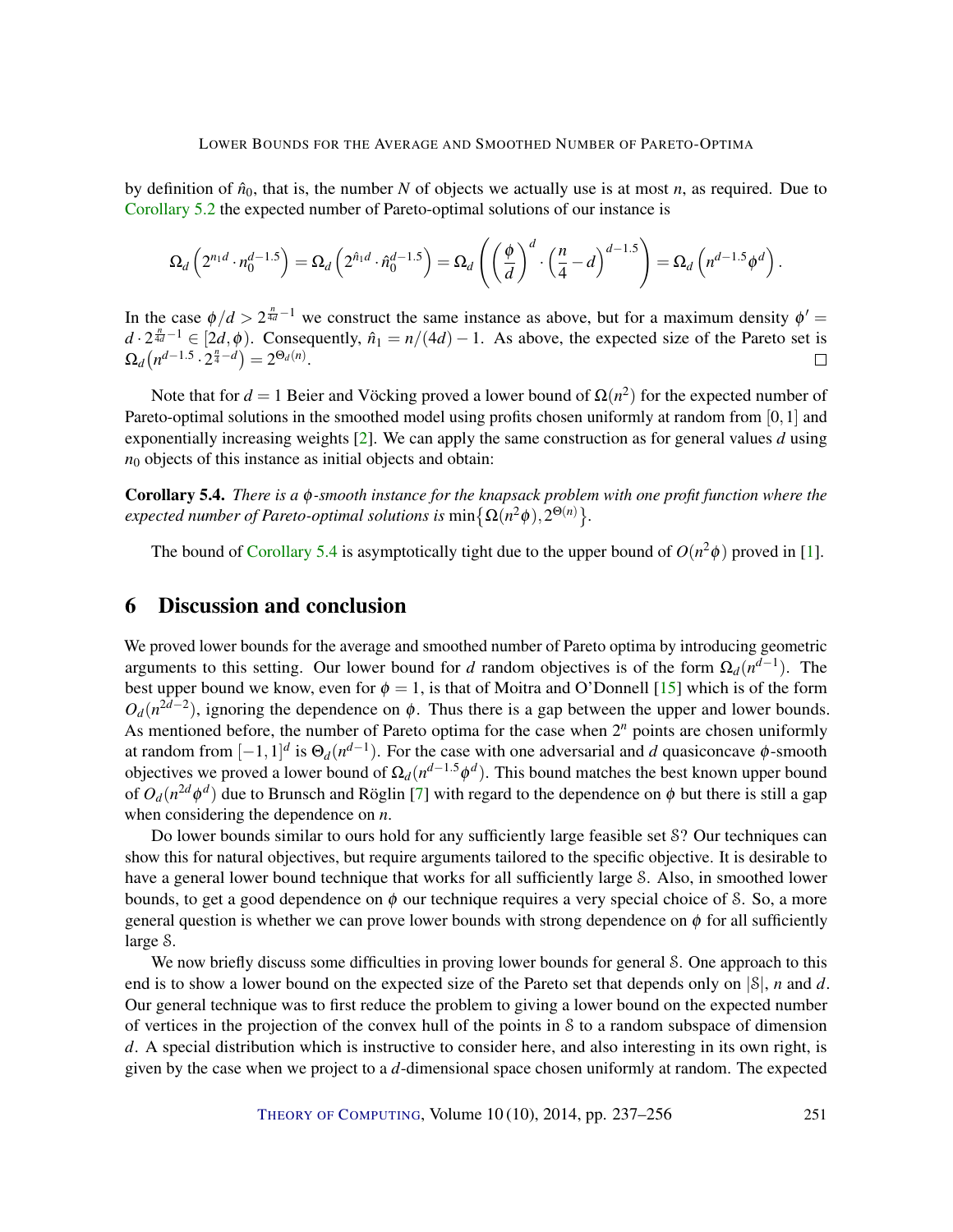<span id="page-15-1"></span>number of vertices in the projection has been studied for the special cases of the simplex, the cube, and the cross-polytope (see Schneider  $[20]$ ). But understanding this number for arbitrary  $0/1$ -polytopes seems difficult. When the subspace to be projected to is of dimension *n*−1, we can write the expected number of vertices in the projection as  $C \cdot \sum_{v \in V} a(v)$ , where  $a(v)$  is the solid angle of the cone polar to the tangent cone at vertex *v*, and *C* is a constant depending on *n*. (Suitable generalizations of this formula are easy to obtain for projection to dimensions smaller than *n*−1, but the case of dimension *n*−1 is sufficient for our purpose here.) This captures the intuitive fact that if the polytope is very pointy at vertex *v*, then *v* is more likely to be a vertex in the convex hull. It is natural to ask: given *k*, what is the  $S \subseteq \{0,1\}^n$ with  $|S| = k$  that minimizes this expectation? Intuitively, the sum of angles  $a(v)$  could be minimized when the vertices are close together, as in a Hamming ball. Note the high-level similarity of the problem at hand to the vertex-isoperimetric inequality for the Boolean cube (see, e. g., Theorem 5, Chapter 16 of [\[5\]](#page-17-12)). Unfortunately, our numerical experiments show that Hamming balls are not the minimizers of the expected number of vertices of a random projection. In particular, there exists a subset of the vertices of the 5-dimensional Boolean cube, of size 16, with smaller expected number of vertices in the projection to a uniformly random two-dimensional plane compared to the Hamming ball with 16 vertices.

## 7 Acknowledgements

We thank Yusu Wang for helpful discussions. We are also very thankful of the Isaac Newton Institute for Mathematical Sciences, Cambridge, UK, where part of this work was carried out during the programme on Discrete Analysis. We also thank the anonymous referees of this paper for detailed comments that helped improve the presentation.

# A Technical proofs

<span id="page-15-0"></span>**Lemma A.1.** *The explicit formula of*  $m_\ell$  *given by the recurrence* 

$$
m_{\ell} - \frac{m_{\ell}+1}{\phi} = \frac{n_0}{\phi} + \sum_{k=1}^{\ell-1} \left( m_k + d \cdot \frac{m_k+1}{\phi} \right) + (d-1) \cdot \frac{m_{\ell}+1}{\phi}
$$

*is*

$$
m_{\ell} = \left(\frac{2\phi}{\phi - d}\right)^{\ell-1} \cdot \left(\frac{n_0 + d}{\phi - d} + \frac{d}{\phi + d}\right) - \frac{d}{\phi + d}.
$$

*Proof.* The recurrence formula is equivalent to the formula

$$
m_{\ell}-d\cdot\frac{m_{\ell}+1}{\phi}=\frac{n_0}{\phi}+\sum_{k=1}^{\ell-1}\left(m_k+d\cdot\frac{m_k+1}{\phi}\right),
$$

which yields  $m_1 = (n_0 + d)/(\phi - d)$  and

$$
\frac{\phi-d}{\phi}\cdot m_\ell-\frac{d}{\phi}=\frac{\phi-d}{\phi}\cdot m_{\ell-1}-\frac{d}{\phi}+m_{\ell-1}+d\cdot\frac{m_{\ell-1}+1}{\phi}=2m_{\ell-1}
$$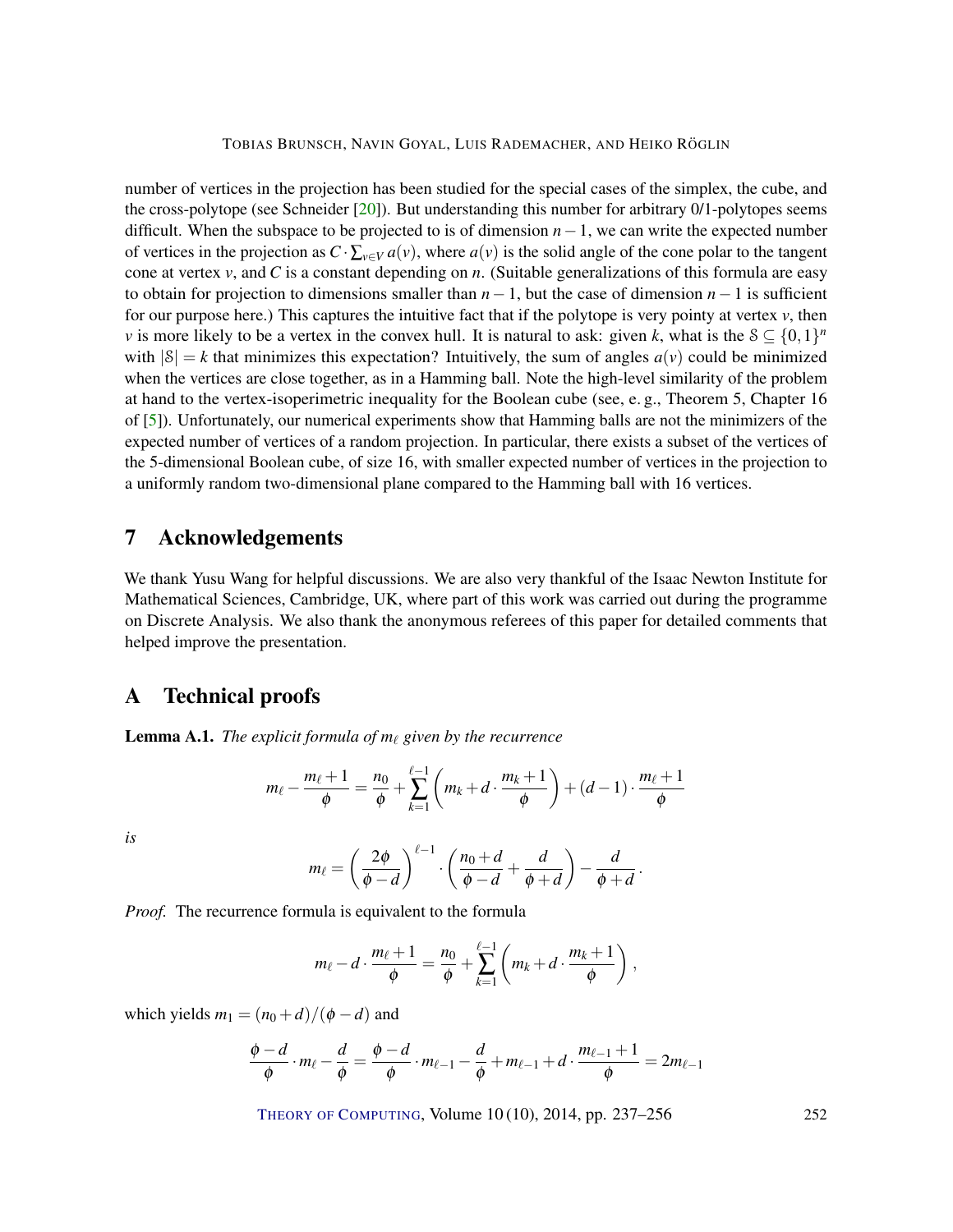for  $\ell \ge 2$ . With  $\alpha = 2\phi/(\phi - d)$  and  $\beta = d/(\phi - d)$ , we obtain

$$
m_{\ell} = \alpha \cdot m_{\ell-1} + \beta = \alpha^{\ell-1} \cdot m_1 + \left(\sum_{k=0}^{\ell-2} \alpha^k\right) \cdot \beta = \alpha^{\ell-1} \cdot m_1 + \frac{\alpha^{\ell-1}-1}{\alpha-1} \cdot \beta
$$
  
=  $\alpha^{\ell-1} \cdot \left(m_1 + \frac{\beta}{\alpha-1}\right) - \frac{\beta}{\alpha-1} = \left(\frac{2\phi}{\phi-d}\right)^{\ell-1} \cdot \left(\frac{n_0+d}{\phi-d} + \frac{d}{\phi+d}\right) - \frac{d}{\phi+d}.$ 

<span id="page-16-3"></span>**Lemma A.2.** *Let*  $h = h(\phi, d) = \log_2(\frac{\phi}{\phi - d})$ *. Then,*  $1 \leq (\phi/d)^h \leq 2$  *for any*  $\phi > d$ *.* 

*Proof.* With  $x = \phi/d - 1 > 0$  we can restate the inequalities as

$$
1 \le (1+x)^{\log_2(1+1/x)} \le 2
$$

which is equivalent to  $0 \le \hat{f}(x) \le 1$  for  $\hat{f}(x) = \log_2(1+x) \cdot \log_2(1+1/x)$ . Obviously, the first inequality is true. In the remainder of this proof we show that  $\hat{f}(x)$  is maximal for  $x = 1$  (and, consequently,  $\hat{f}(x) \leq \hat{f}(1) = 1$  for all  $x > 0$ ) which is equivalent to showing that  $f(x) = \ln(1+x) \cdot \ln(1+1/x)$  is maximal for  $x = 1$ . Since  $f(x) = f(1/x)$  we focus on values  $x \ge 1$ .

The derivative of *f* is

$$
f'(x) = \frac{1}{1+x} \cdot \ln(1+1/x) + \ln(1+x) \cdot \frac{1}{1+1/x} \cdot \left(-\frac{1}{x^2}\right) = \frac{g(x)}{x \cdot (1+x)}
$$

for  $g(x) = x \cdot \ln(1+1/x) - \ln(1+x)$ . We show that  $f'(x) < 0$  for  $x > 1$  by showing that *g* is monotonically decreasing for  $x > 1$ . This is sufficient due to  $g(1) = 0$ . The derivative of *g* is

$$
g'(x) = \ln(1+1/x) + x \cdot \frac{1}{1+1/x} \cdot (-1/x^2) - 1/(1+x)
$$
  
=  $\ln(1+1/x) - 2/(1+x) \le 1/x - 2/(1+x) = (1-x)/(x(1+x)) < 0$ 

for  $x > 1$ . The first inequality stems from the inequality  $\ln(1+x) \leq x$  for all  $x > 0$ .

#### $\Box$

## References

- <span id="page-16-2"></span>[1] RENÉ BEIER, HEIKO RÖGLIN, AND BERTHOLD VÖCKING: The smoothed number of Pareto optimal solutions in bicriteria integer optimization. In *Proc. 12th Ann. Conf. on Integer Programming and Combinatorial Optimization (IPCO'07)*, pp. 53–67. Springer, 2007. [\[doi:10.1007/978-3-540-](http://dx.doi.org/10.1007/978-3-540-72792-7_5) [72792-7\\_5\]](http://dx.doi.org/10.1007/978-3-540-72792-7_5) [239,](#page-2-0) [251](#page-14-1)
- <span id="page-16-1"></span>[2] RENÉ BEIER AND BERTHOLD VÖCKING: Random knapsack in expected polynomial time. *J. Comput. Syst. Sci.*, 69(3):306–329, 2004. Preliminary version in [STOC'03.](http://dx.doi.org/10.1145/780542.780578) [\[doi:10.1016/j.jcss.2004.04.004\]](http://dx.doi.org/10.1016/j.jcss.2004.04.004) [239,](#page-2-0) [240,](#page-3-1) [251](#page-14-1)
- <span id="page-16-0"></span>[3] RENÉ BEIER AND BERTHOLD VÖCKING: Typical properties of winners and losers in discrete optimization. *SIAM J. Comput.*, 35(4):855–881, 2006. Preliminary version in [STOC'04.](http://dx.doi.org/10.1145/1007352.1007409) [\[doi:10.1137/S0097539705447268\]](http://dx.doi.org/10.1137/S0097539705447268) [239](#page-2-0)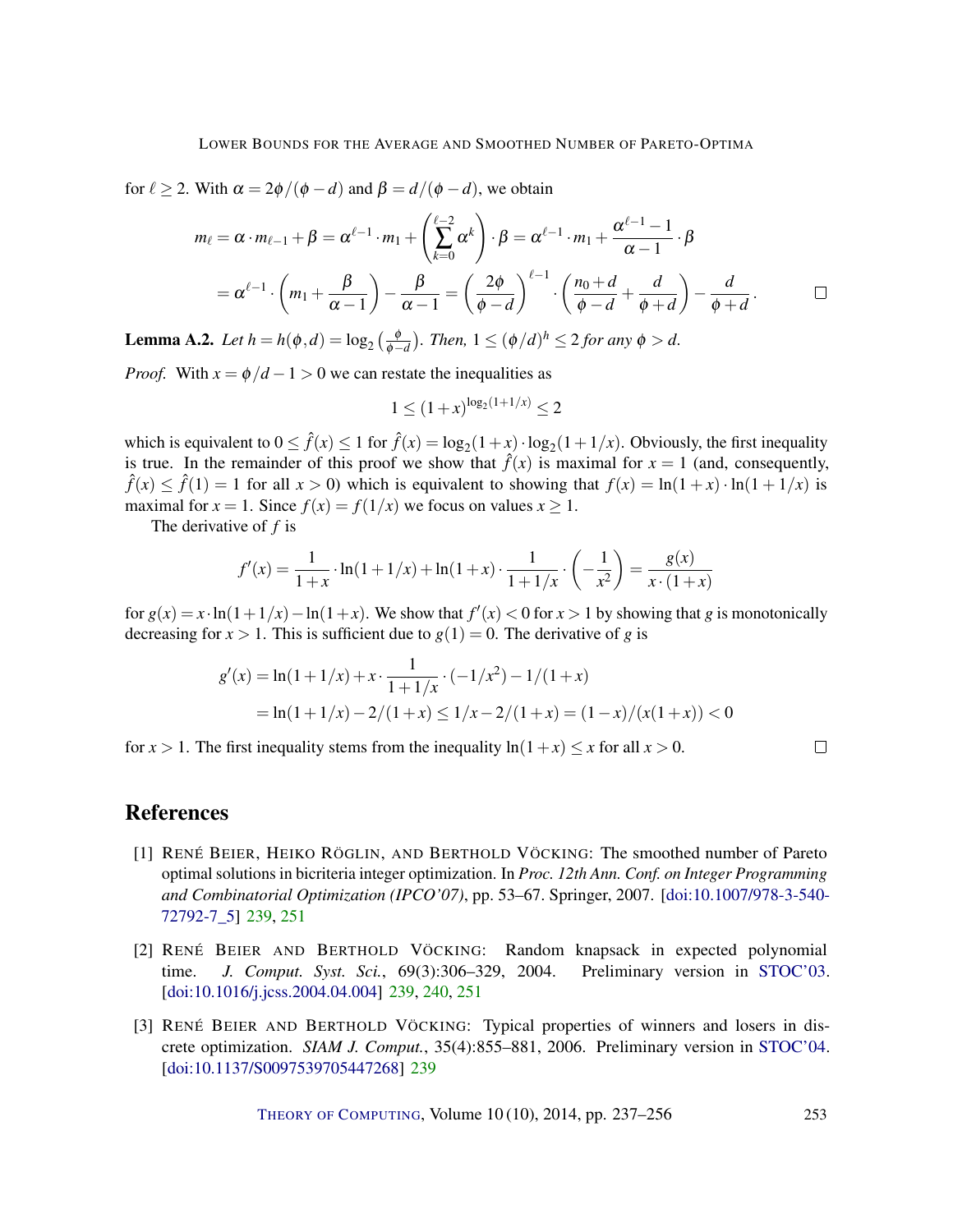- <span id="page-17-7"></span>[4] JON LOUIS BENTLEY, HSIANG-TSUNG KUNG, MARIO SCHKOLNICK, AND CLARK D. THOMP-SON: On the average number of maxima in a set of vectors and applications. *J. ACM*, 25(4):536–543, 1978. [\[doi:10.1145/322092.322095\]](http://dx.doi.org/10.1145/322092.322095) [241,](#page-4-2) [242,](#page-5-2) [243](#page-6-2)
- <span id="page-17-12"></span>[5] BÉLA BOLLOBÁS: *Combinatorics: Set systems, hypergraphs, families of vectors and combinatorial probability*. Cambridge University Press, Cambridge, 1986. [252](#page-15-1)
- <span id="page-17-0"></span>[6] TOBIAS BRUNSCH AND HEIKO RÖGLIN: Lower bounds for the smoothed number of Pareto optimal solutions. In *Theory and Applications of Models of Computation - 8th Annual Conference (TAMC'11)*, LNCS 6648, pp. 416–427. Springer, 2011. [\[doi:10.1007/978-3-642-20877-5\\_41,](http://dx.doi.org/10.1007/978-3-642-20877-5_41) [arXiv:abs/1012.1163\]](http://arxiv.org/abs/abs/1012.1163) [237](#page-0-0)
- <span id="page-17-6"></span>[7] TOBIAS BRUNSCH AND HEIKO RÖGLIN: Improved smoothed analysis of multiobjective optimization. In *Proc. 44th STOC*, pp. 407–426. ACM Press, 2012. [\[doi:10.1145/2213977.2214016,](http://dx.doi.org/10.1145/2213977.2214016) [arXiv:abs/1111.1546\]](http://arxiv.org/abs/abs/1111.1546) [240,](#page-3-1) [242,](#page-5-2) [251](#page-14-1)
- <span id="page-17-9"></span>[8] CHRISTIAN BUCHTA: On the average number of maxima in a set of vectors. *Inf. Process. Lett.*, 33(2):63–65, 1989. [\[doi:10.1016/0020-0190\(89\)90156-7\]](http://dx.doi.org/10.1016/0020-0190(89)90156-7) [241](#page-4-2)
- <span id="page-17-8"></span>[9] LUC DEVROYE: A note on finding convex hulls via maximal vectors. *Inf. Process. Lett.*, 11(1):53– 56, 1980. [\[doi:10.1016/0020-0190\(80\)90036-8\]](http://dx.doi.org/10.1016/0020-0190(80)90036-8) [241](#page-4-2)
- <span id="page-17-10"></span>[10] DAVID L. DONOHO AND JARED TANNER: Counting the faces of randomly-projected hypercubes and orthants, with applications. *Discrete Comput. Geom.*, 43(3):522–541, 2010. [\[doi:10.1007/s00454-009-9221-z,](http://dx.doi.org/10.1007/s00454-009-9221-z) [arXiv:0807.3590\]](http://arxiv.org/abs/0807.3590) [243](#page-6-2)
- <span id="page-17-4"></span>[11] MATTHIAS EHRGOTT: *Multicriteria Optimization (2nd ed.)*. Springer, 2005. [\[doi:10.1007/3-540-](http://dx.doi.org/10.1007/3-540-27659-9) [27659-9\]](http://dx.doi.org/10.1007/3-540-27659-9) [238,](#page-1-1) [240](#page-3-1)
- <span id="page-17-11"></span>[12] JACOB E. GOODMAN AND JOSEPH O'ROURKE: *Handbook of Discrete and Computational Geometry*. Discrete Mathematics and its Applications. Chapman & Hall/CRC, 2004. [243](#page-6-2)
- <span id="page-17-1"></span>[13] NAVIN GOYAL AND LUIS RADEMACHER: Lower bounds for the average and smoothed number of Pareto optima. In *IARCS Annual Conf. on Foundations of Software Technology and Theoretical Computer Science (FSTTCS'12)*, pp. 58–69. Springer, 2012. [\[doi:10.4230/LIPIcs.FSTTCS.2012.58,](http://dx.doi.org/10.4230/LIPIcs.FSTTCS.2012.58) [arXiv:abs/1107.3876\]](http://arxiv.org/abs/abs/1107.3876) [237](#page-0-0)
- <span id="page-17-2"></span>[14] FABRIZIO GRANDONI, RAMAMOORTHI RAVI, AND MOHIT SINGH: Iterative rounding for multiobjective optimization problems. In *Proc. 17th Ann. European Symp. on Algorithms (ESA'09)*, pp. 95–106, 2009. [\[doi:10.1007/978-3-642-04128-0\\_9\]](http://dx.doi.org/10.1007/978-3-642-04128-0_9) [238](#page-1-1)
- <span id="page-17-3"></span>[15] ANKUR MOITRA AND RYAN O'DONNELL: Pareto optimal solutions for smoothed analysts. *SIAM J. Comput.*, 41(5):1266–1284, 2012. Preliminary version in [STOC'11.](http://dx.doi.org/10.1145/1993636.1993667) [\[doi:10.1137/110851833\]](http://dx.doi.org/10.1137/110851833) [238,](#page-1-1) [240,](#page-3-1) [242,](#page-5-2) [251](#page-14-1)
- <span id="page-17-5"></span>[16] MATTHIAS MÜLLER-HANNEMANN AND KARSTEN WEIHE: Pareto shortest paths is often feasible in practice. In *Algorithm Engineering, 5th Internat. Workshop (WAE'01)*, pp. 185–197. Springer, 2001. [\[doi:10.1007/3-540-44688-5\\_15\]](http://dx.doi.org/10.1007/3-540-44688-5_15) [238](#page-1-1)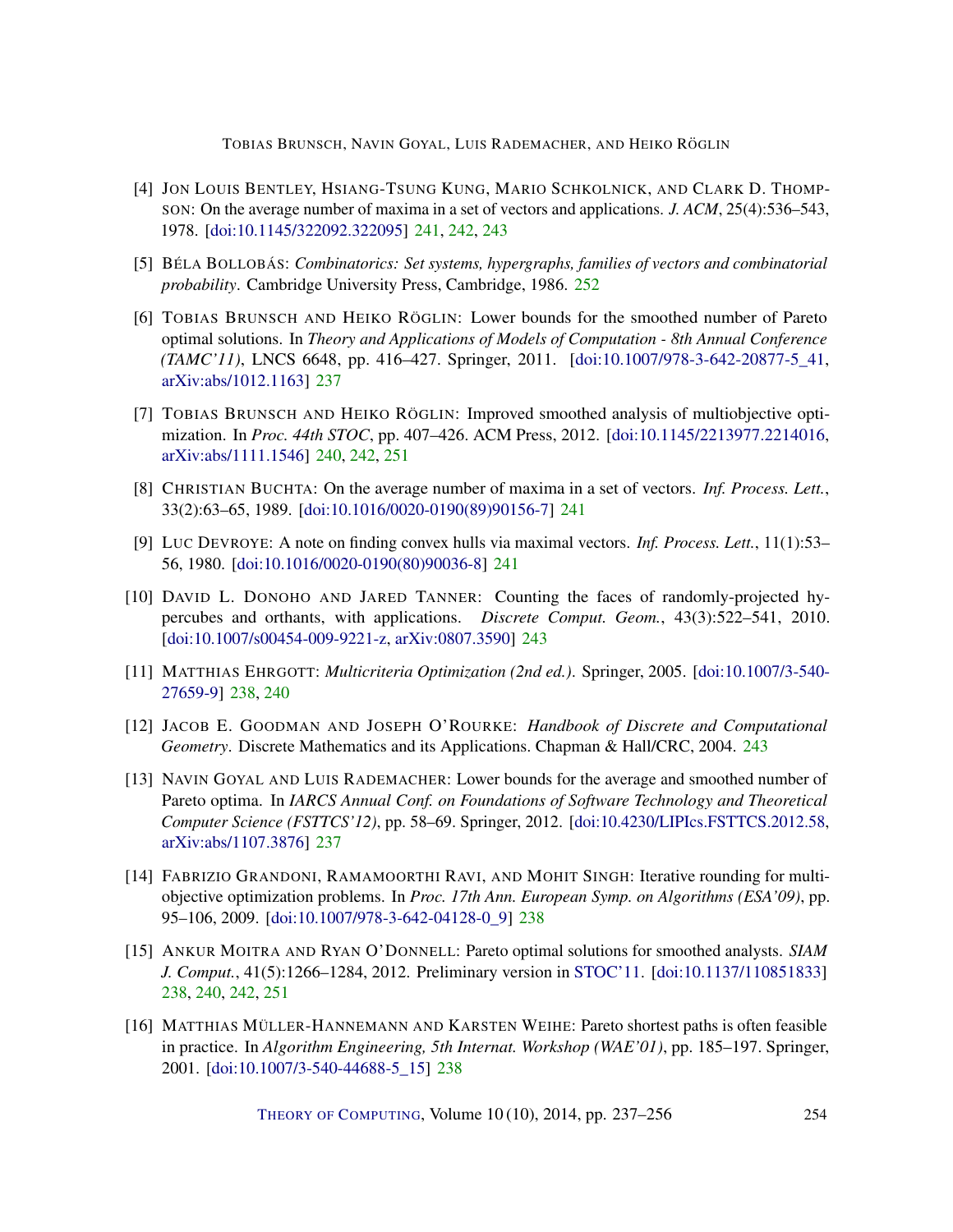- <span id="page-18-4"></span>[17] GEORGE L. NEMHAUSER AND ZEV ULLMANN: Discrete dynamic programming and capital allocation. *Management Science*, 15(9):494–505, 1969. [\[doi:10.1287/mnsc.15.9.494\]](http://dx.doi.org/10.1287/mnsc.15.9.494) [238](#page-1-1)
- <span id="page-18-6"></span>[18] FRANCO P. PREPARATA AND MICHAEL IAN SHAMOS: *Computational Geometry: An Introduction*. Texts and Monographs in Computer Science. Springer, New York, 1985. [\[doi:10.1007/978-1-4612-](http://dx.doi.org/10.1007/978-1-4612-1098-6) [1098-6\]](http://dx.doi.org/10.1007/978-1-4612-1098-6) [242](#page-5-2)
- <span id="page-18-3"></span>[19] HEIKO RÖGLIN AND SHANG-HUA TENG: Smoothed analysis of multiobjective optimization. In *Proc. 50th FOCS*, pp. 681–690. IEEE Comp. Soc. Press, 2009. [\[doi:10.1109/FOCS.2009.21\]](http://dx.doi.org/10.1109/FOCS.2009.21) [238,](#page-1-1) [240](#page-3-1)
- <span id="page-18-9"></span>[20] ROLF SCHNEIDER: Recent results on random polytopes: A survey. *Bollettino dell'Unione Matematica Italiana*, Ser. (9), 1:17–40, 2008. [252](#page-15-1)
- <span id="page-18-8"></span>[21] ROLF SCHNEIDER AND WOLFGANG WEIL: *Stochastic and integral geometry*. Probability and its Applications (New York). Springer, Berlin, 2008. [\[doi:10.1007/978-3-540-78859-1\]](http://dx.doi.org/10.1007/978-3-540-78859-1) [243](#page-6-2)
- <span id="page-18-5"></span>[22] DANIEL A. SPIELMAN AND SHANG-HUA TENG: Smoothed analysis of algorithms: Why the simplex algorithm usually takes polynomial time. *J. ACM*, 51(3):385–463, 2004. Preliminary version in [STOC'01.](http://dx.doi.org/10.1145/380752.380813) [\[doi:10.1145/990308.990310\]](http://dx.doi.org/10.1145/990308.990310) [238,](#page-1-1) [239](#page-2-0)
- <span id="page-18-7"></span>[23] J.G. WENDEL: A problem in geometric probability. *Mathematica Scandinavica*, 11:109–112, 1962. Found at [Mathematica Scandinavica.](http://www.mscand.dk/article/view/10655/8676) [243](#page-6-2)

#### <span id="page-18-0"></span>AUTHORS

Tobias Brunsch Ph. D. student University of Bonn  $brunsch@cs.uni-bonn.de$ 

<span id="page-18-1"></span>Navin Goyal researcher Microsoft Research India navingo@microsoft.com <http://research.microsoft.com/en-us/people/navingo/>

<span id="page-18-2"></span>Luis Rademacher assistant professor Ohio State University lrademac@cse.ohio-state.edu <http://www.cse.ohio-state.edu/~lrademac/>